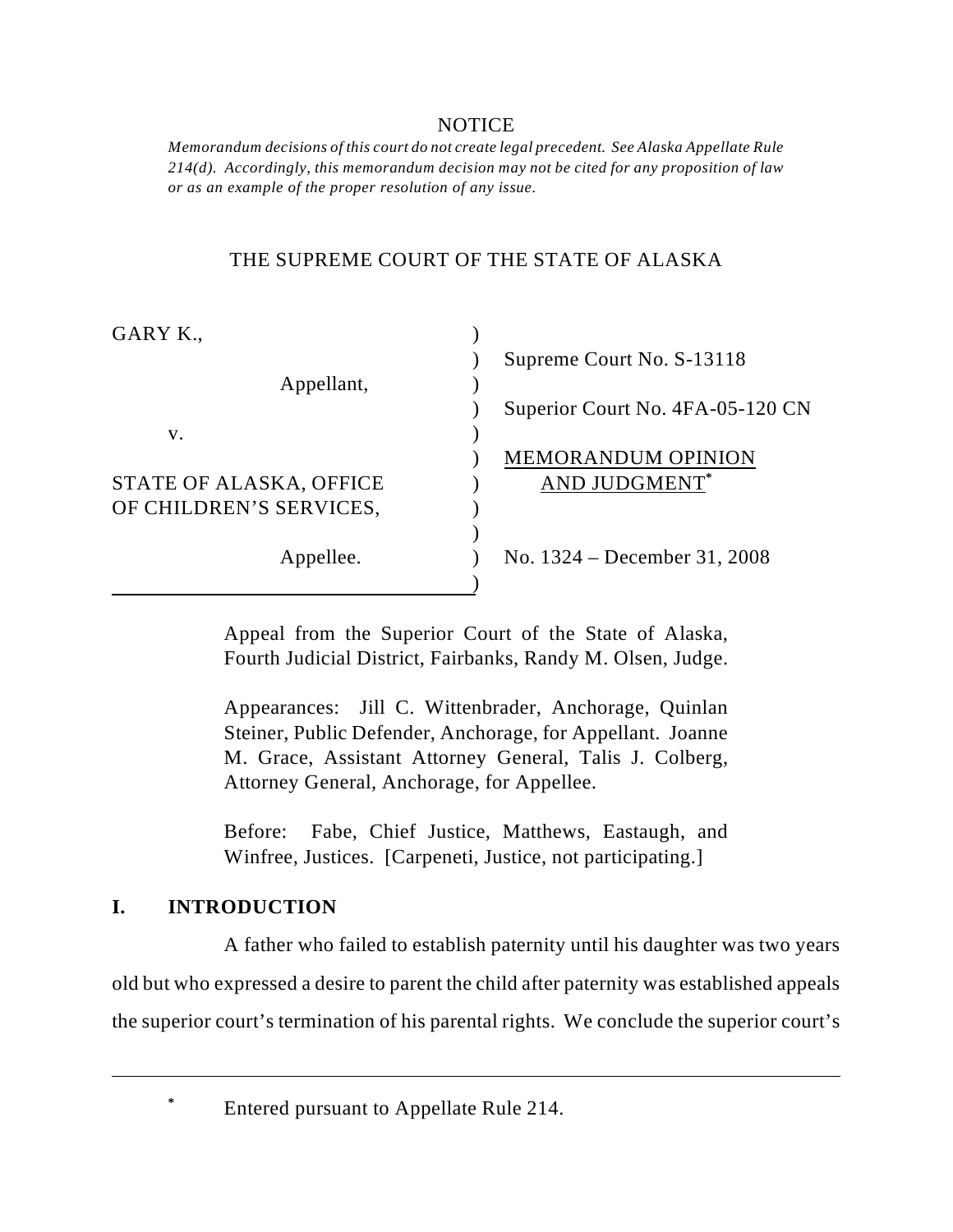factual findings were not clearly erroneous and its legal rulings and application of the law were proper. We therefore affirm the superior court's termination of parental rights.

## **II. FACTS AND PROCEEDINGS**

### **A. Facts**

Amy is the child of Gary K. and Jan W., who met sometime in December 2004 or January 2005 and had an approximately six-month relationship.<sup>1</sup> Their relationship was characterized by extensive drug use; in a two-week period of the relationship during which the couple was living with Gary's mother, they used methamphetamine "almost the whole time."**<sup>2</sup>**

Around April 2005, while Gary and Jan were living together, Jan discovered she was about one month pregnant. Jan testified Gary was with her when she completed a home pregnancy test and read the results. Gary testified that at first he thought Jan was lying about the pregnancy, but that later, after they had broken up, he noticed she was showing and thought there was a possibility the child was his. Meg,

We use pseudonyms to protect the parties' privacy. Jan has three children. **<sup>1</sup>** As of December 2006 the tribe of Nenana had custody of her first child. As of February 2008 Dwight, the father of her second child, was working with OCS toward gaining custody of that child.

Both Gary and Jan have a history of drug abuse. In 2001 Gary was arrested **<sup>2</sup>** and charged with misconduct involving controlled substances. Jan has a long history of methamphetamine and cocaine use; she was still struggling with substance abuse as of 2007. Together, they used methamphetamine multiple times a week and marijuana daily, and Gary would often drive Jan's second child to the child's father in exchange for drugs.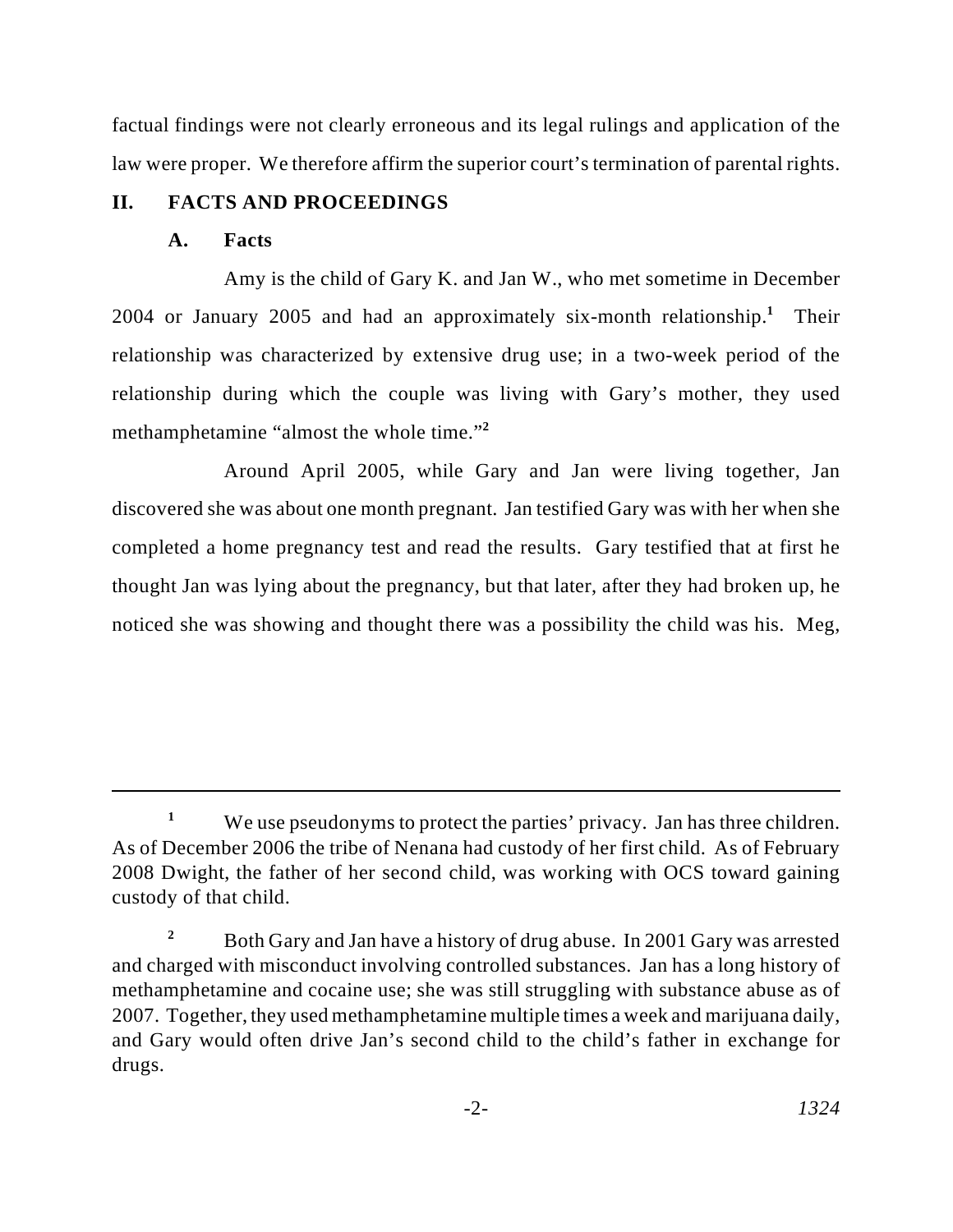Gary's current fiancee,<sup>3</sup> testified that she knew both that Jan claimed to be pregnant and that Gary might be the father.

Despite the pregnancy, according to Jan's testimony and the superior court's findings, Gary physically abused Jan.<sup>4</sup> Gary testified the relationship was violent "to an extent" due to the drug use but denied any physical abuse or any role in injuring Jan. Jan testified that the couple also continued to use methamphetamine after discovering the pregnancy.

Gary and Jan ended their relationship around May 2005, when Gary resumed his relationship with Meg. At some point near the end of Gary and Jan's relationship, Meg and Gary got into a physical altercation over Gary's relationship with Jan: Meg grabbed his throat, hit him with her fists and hands, and left gouge marks on his neck from her fingernails. The fight ended when police arrived, responding to a call Meg had made from Gary's house because she was afraid Gary might hurt her due to Jan's allegations of abuse.<sup>5</sup> Gary also claimed in a 2007 substance abuse evaluation that he has not used methamphetamine since 2005.

Gary and Meg met in 1997 and began dating in 1998 or 1999. Meg was **<sup>3</sup>** married; she finalized her divorce in 2005. She and Gary became engaged in November 2006 but had not yet married as of the termination trial in March and April 2008.

Jan testified that she never reported the abuse because she knew there were **4** warrants for her and because she feared Gary would hurt her even more. Corroborating testimony is discussed below.

Meg was arrested and charged with assault but pleaded down to disorderly **<sup>5</sup>** conduct and criminal trespass.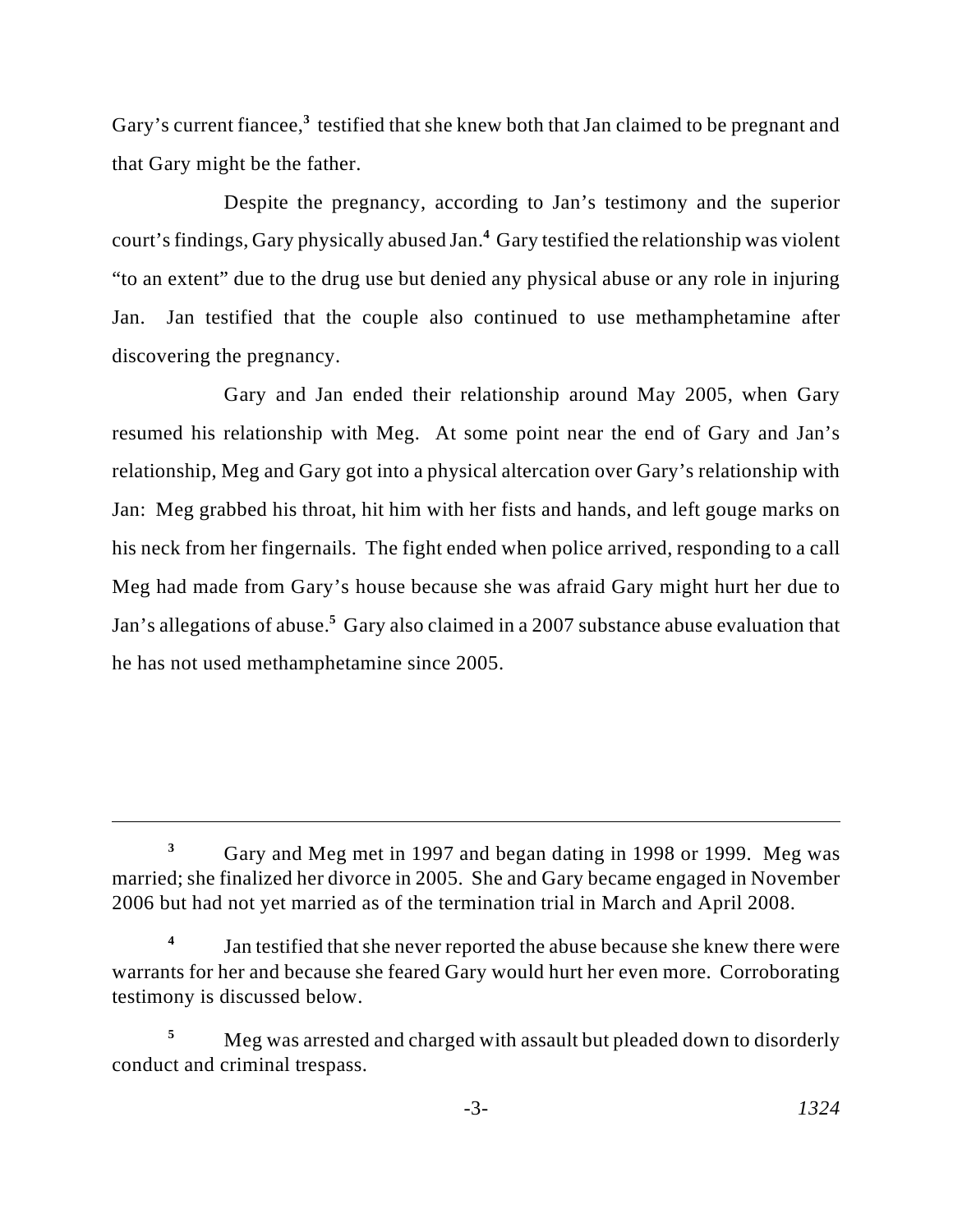Jan gave birth to Amy, who is an Indian child,<sup>6</sup> on November 10, 2005.<sup>7</sup> At birth, Amy tested positive for amphetamines, methamphetamine, and marijuana, had a low birth weight and difficulty eating and maintaining her body temperature, and exhibited withdrawal symptoms. Consequently, she remained in the neonatal intensive care unit for over one week, and the Department of Health and Social Services took emergency custody of her on November 22, 2005. Gary was named as the putative father in the emergency petition filed in superior court and was assigned a public defender. Amy was quickly placed with her current foster parents, who are Native American.

For the first seven to eight months, Jan visited Amy, but Jan stopped showing interest in parenting Amy after learning that, due to health complications and developmental delays, Amy would never be a normal child.<sup>8</sup> Amy's health and developmental problems include laryngomalacia (excess tissue in the upper airway causing difficulty in breathing) and a congenital cardiac abnormality called an atrial septic defect (an opening between the walls of the two upper chambers of the heart, requiring a procedure to close the opening around age four or five). She also exhibits signs of possible hearing impairment and has had tubes put in her ears and her adenoids removed to improve hearing and reduce ear infections.

*See* 25 U.S.C. § 1903(4) (2006). Amy qualifies as an Indian child through **<sup>6</sup>** Jan and is a member of the tribe of Nenana.

Jan gave Amy Dwight's last name because Dwight was present at Amy's **<sup>7</sup>** birth.

Jan also failed to follow through with her case plan, which required her to **<sup>8</sup>** undergo long-term outpatient and residential substance abuse treatment, as well as ongoing mental health treatment.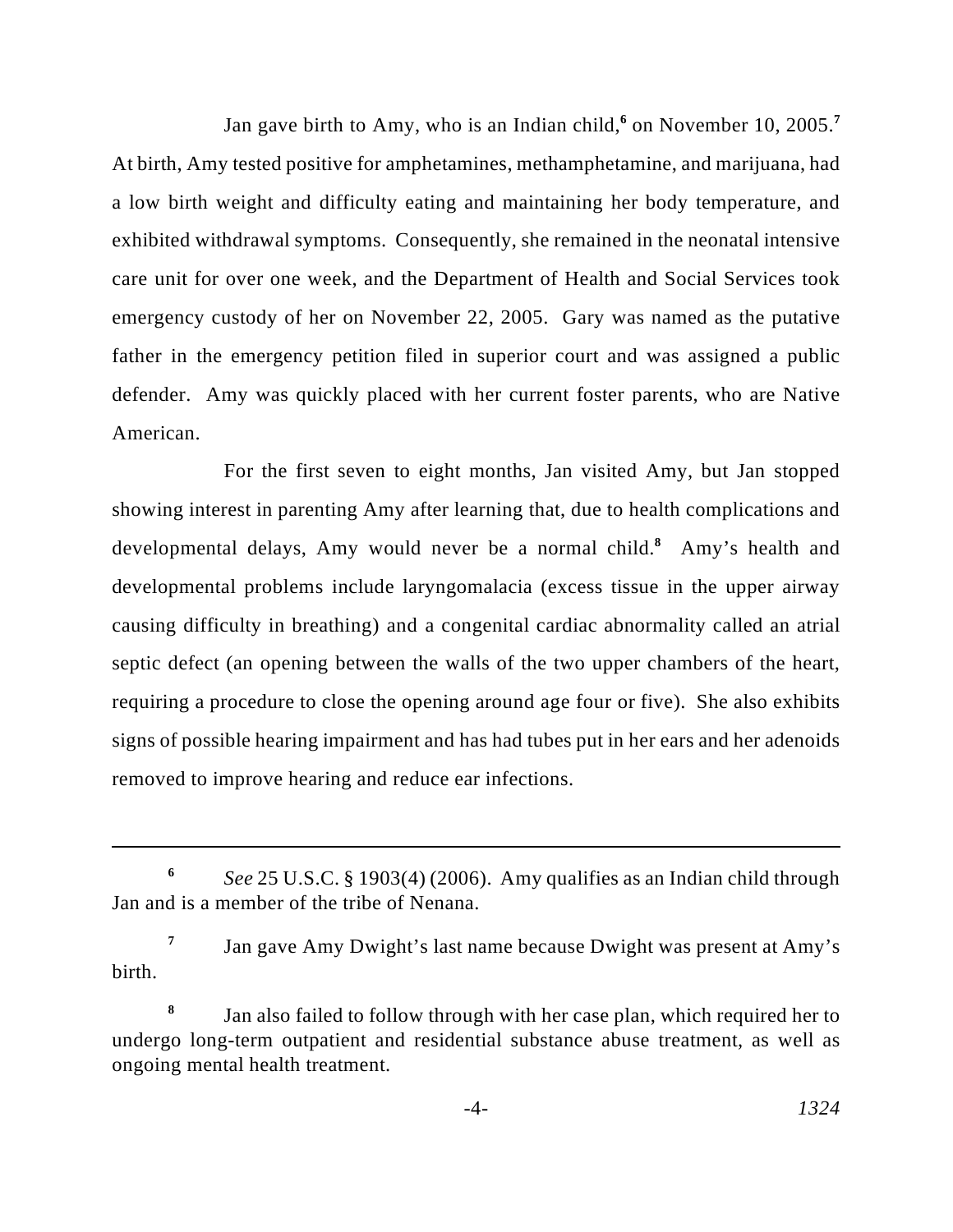Amy has seen several specialists for her health and developmental problems. She started physical and occupational therapy at eight months to address delays in her motor and cognitive skills. In January 2007 Amy saw a neurologist to determine if certain behavior — turning her eyes suddenly to the left and staring, and trembling when overly excited — could be seizures. The neurologist testified that Amy's behavior could be a "benign childhood event" but observed that Amy had difficulty self-quieting and recommended further testing. A specialist in genetic defects testified that though Amy did not have an identifiable genetic syndrome, she would "probably be on the lower side of a normal IQ to having mild mental retardation." Amy has also seen a speech therapist to help with her feeding and facial expressions; her foster parents use sign language to help Amy communicate.

From November 2005 until May 2007, the Office of Children's Services (OCS) attempted to locate Gary. After Amy was born, Jan called Gary but he had changed his phone number; in January or February 2006 she called Gary or his brother to tell Gary that Amy had been born. At one point after Amy's birth, Jan ran into Gary and asked him why he had not seen Amy yet.<sup>9</sup> OCS first tried to find Gary by contacting relatives and acquaintances and by researching his criminal and permanent fund dividend records; OCS located Gary's mother and obtained Meg's phone number and Gary's places of employment. At one point Susan Desrosiers, the OCS case worker assigned to the case, went physically looking for him.<sup>10</sup> Gary was living in Fairbanks but did not

Dwight testified that he asked mutual acquaintances to tell Gary he had a **<sup>9</sup>** daughter and to contact Dwight or Jan.

Desrosiers did not testify at trial; Erin Lee, the second OCS case worker **<sup>10</sup>** assigned to this case, testified as to this event based on notes Desrosiers had made in the case file.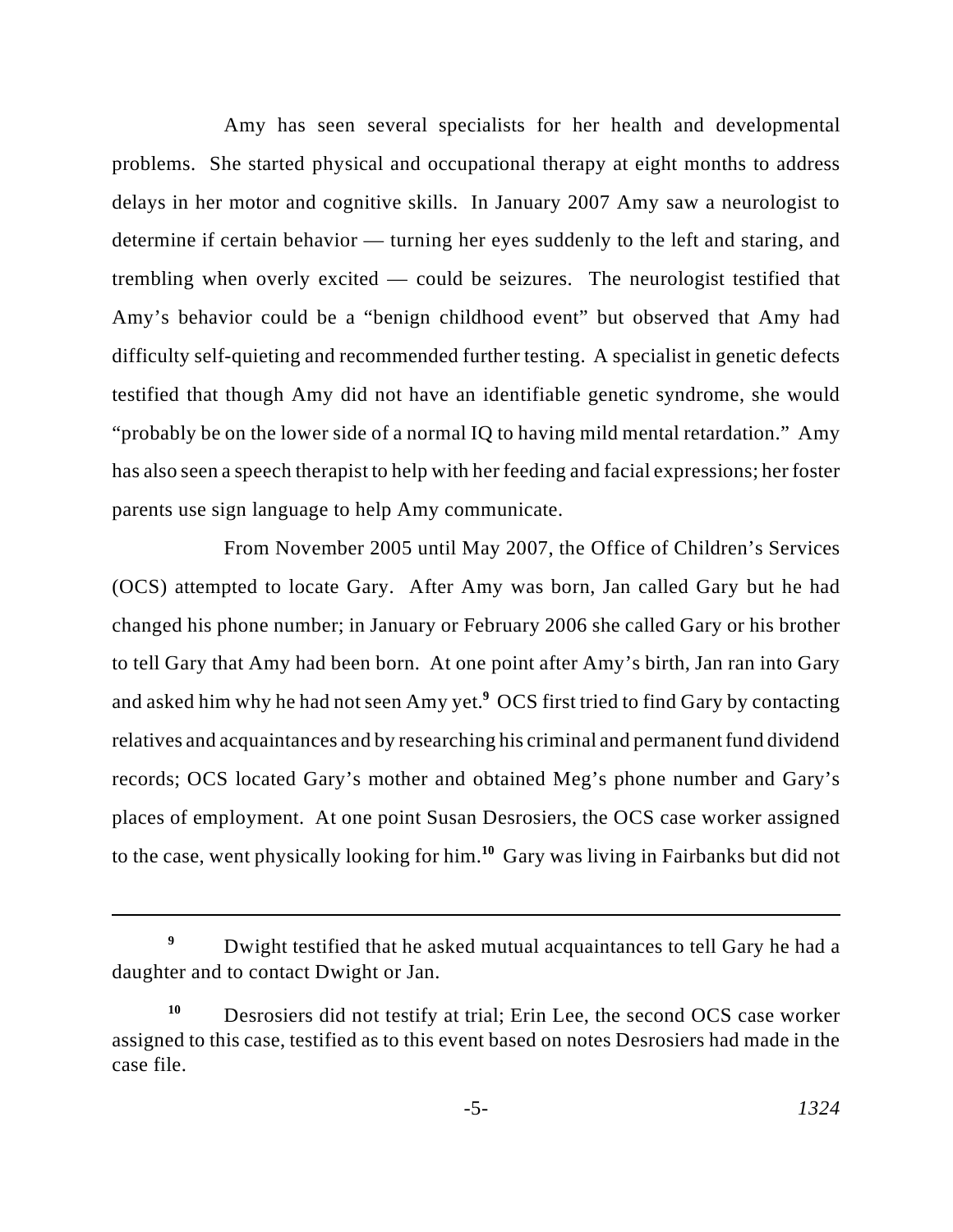respond to these efforts. Though OCS had not located Gary, Desrosiers established a case plan in May 2006, which listed the goals as reuniting Jan and Amy, and locating Gary and having him submit to a paternity test.**<sup>11</sup>**

By May 1, 2006, Gary had neither been located nor had he stepped forward, and the superior court issued an order finding Amy to be a child in need of aid under AS 47.10.011 (1), (6), and (10).<sup>12</sup> The order named Gary as the putative father; he was again

Subject to AS 47.10.019, the court may find a child to be a child in need of aid if it finds by a preponderance of the evidence that the child has been subjected to any of the following:

(1) a parent or guardian has abandoned the child as described in AS 47.10.013, and the other parent is absent or has committed conduct or created conditions that cause the child to be a child in need of aid under this chapter;

. . . .

. . . .

(6) the child has suffered substantial physical harm, or there is a substantial risk that the child will suffer substantial physical harm, as a result of conduct or by conditions created by the child's parent, guardian, or custodian or by the failure of the parent, guardian, or custodian to supervise the child adequately;

(continued...)

Because Gary had not yet been located, he was not involved in preparing **<sup>11</sup>** the case plan and did not sign it. Dwight submitted to a paternity test as requested by OCS; he was determined not to be the father.

In December 2005 the court found there was probable cause that Amy was **<sup>12</sup>** a child in need of aid under AS 47.10.011(6) and (10) and extended custody through March 2006; in February 2006 the court extended custody through April 2006. AS 47.10.011 provides, in relevant part: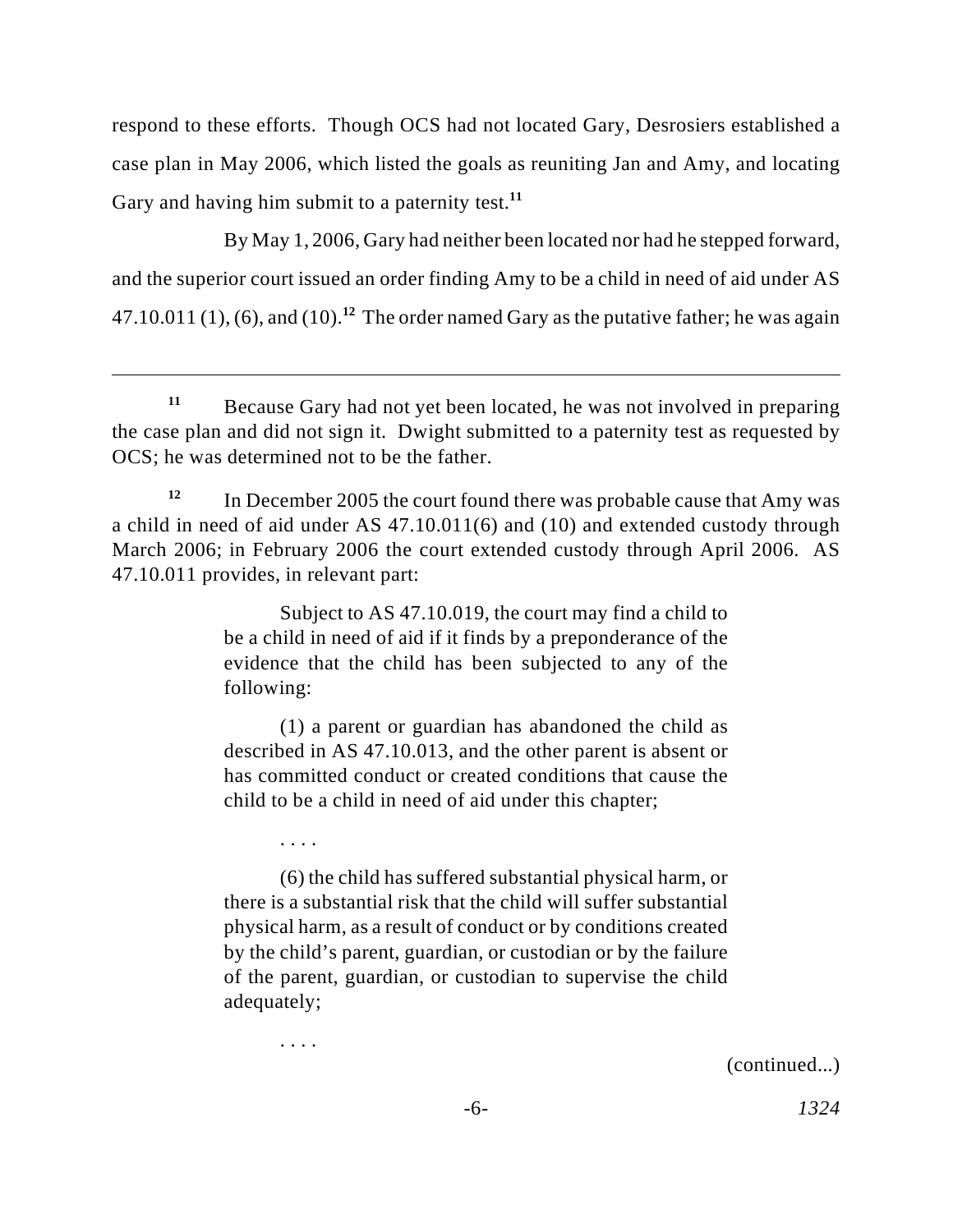assigned a public defender.

In December 2006, when Gary still had not been located, OCS filed a petition to terminate Jan and Gary's parental rights. In February 2007, while the petition was pending, OCS developed a second case plan. This plan changed the goal from reuniting Jan and Amy to adoption "due to lack of progress by the parents and the young age of the child." The plan again listed as goals locating Gary, having him submit to a paternity test, and having him participate in case planning if found to be the father.**<sup>13</sup>**

Near the end of May 2007 Desrosiers made contact with Gary; apparently Gary responded at this time because the police had served him with a petition to terminate his parental rights. On May 30, 2007, OCS held a case review and an appointment for a paternity test was set up for June  $2007<sup>14</sup>$  In June 2007 OCS reassigned the case to Erin Lee, whose first task was to establish paternity. In early June she called Gary and left two voice-mail messages a couple of weeks apart. Gary responded after the second voice mail but had already missed the paternity test.

For the rest of June, July, and August 2007 Lee left voice mails every other week or weekly, requesting that Gary submit to a paternity test, explaining to him how important it was that he take the test, giving him instructions on where to go, offering to

(10) the parent, guardian, or custodian's ability to parent has been substantially impaired by the addictive or habitual use of an intoxicant, and the addictive or habitual use of the intoxicant has resulted in a substantial risk to the child.

The plan also outlined tasks for Amy's foster parents, including taking her **<sup>13</sup>** to various doctor and therapy appointments.

Lee's testimony suggests Desrosiers had documented that Gary participated **<sup>14</sup>** in this case review; Gary testified he had no recollection of this event.

<sup>(...</sup>continued) **<sup>12</sup>**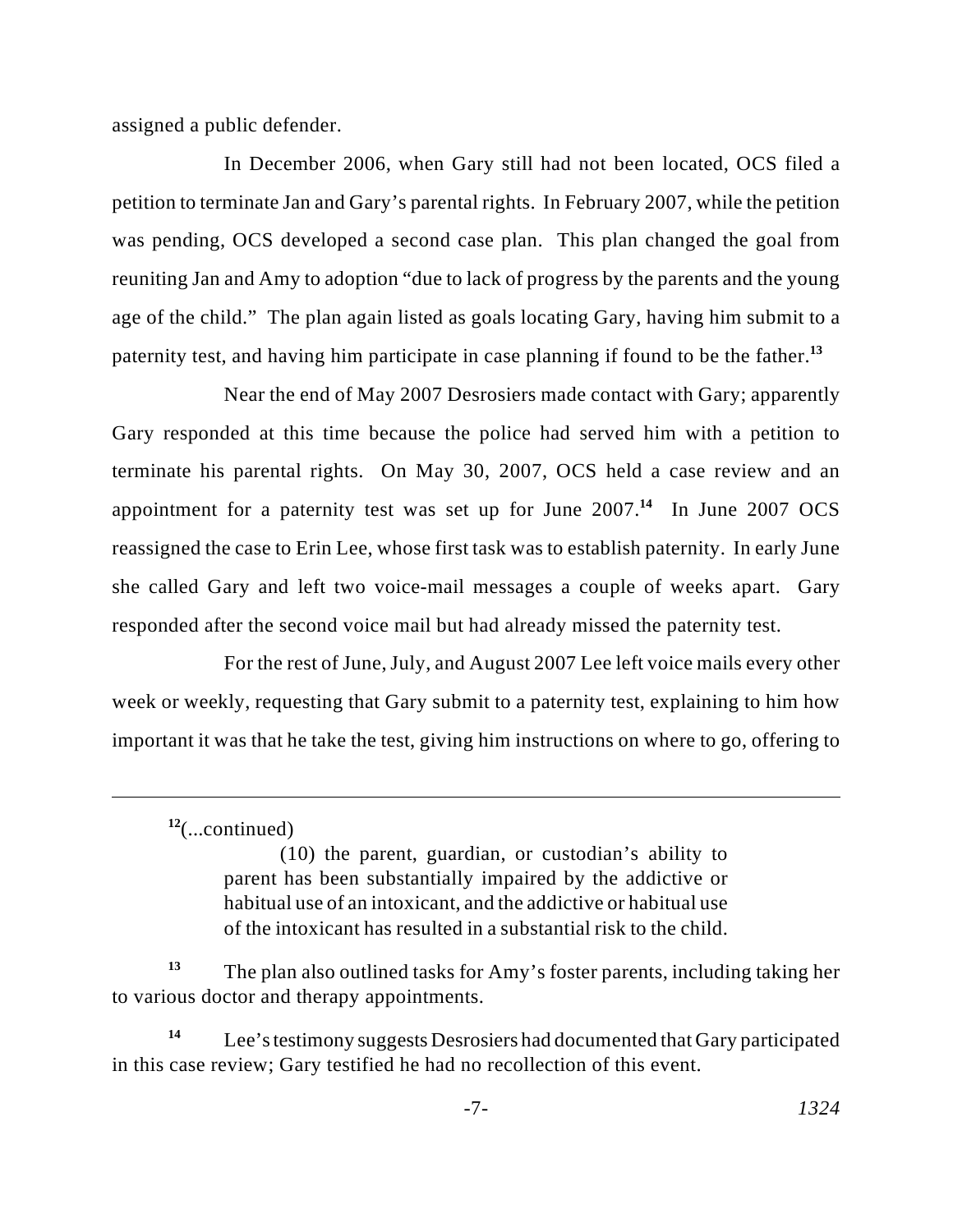help him with transportation, informing him OCS would pay for the test, and telling him he did not need an appointment to take the test.<sup>15</sup> OCS also sent Gary letters stating he was the putative father. By the end of August 2007, Lee was calling several times a week.

Though Gary often did not respond to Lee, she testified that they connected a few times and when they did, he would say he was going to take the test. One of these times he told Lee he had not taken the test yet because he had been moose hunting. Another time, Lee explained Amy's health and developmental problems and told him that Amy had been living with her foster parents since birth and they were interested in adopting her. Gary expressed uncertainty as to whether he would want to parent Amy or not. Meg and Gary testified that he was "scared" of the consequences of paternity being established.

Gary finally submitted to a paternity test on September 28, 2007, and his paternity was established in December 2007. He first expressed interest in parenting Amy after learning that the test revealed that he was her biological father. Meanwhile, Jan's parental rights were terminated on November 7, 2007.

On December 7, 2007, OCS met with Gary to establish an initial case plan and to discuss its concerns, which included Gary's inexperience with parenting and his lack of knowledge about Amy's numerous health and developmental problems, the safety of his housing situation, and the role Meg would play in parenting Amy. The case plan, effective February 2008, required Gary to participate in OCS's and Resource Center for Parents and Children's (RCPC) parenting and visitation services, as well as

She also repeatedly called LabCorp, which conducts the paternity tests, to **<sup>15</sup>** see if Gary had come in yet.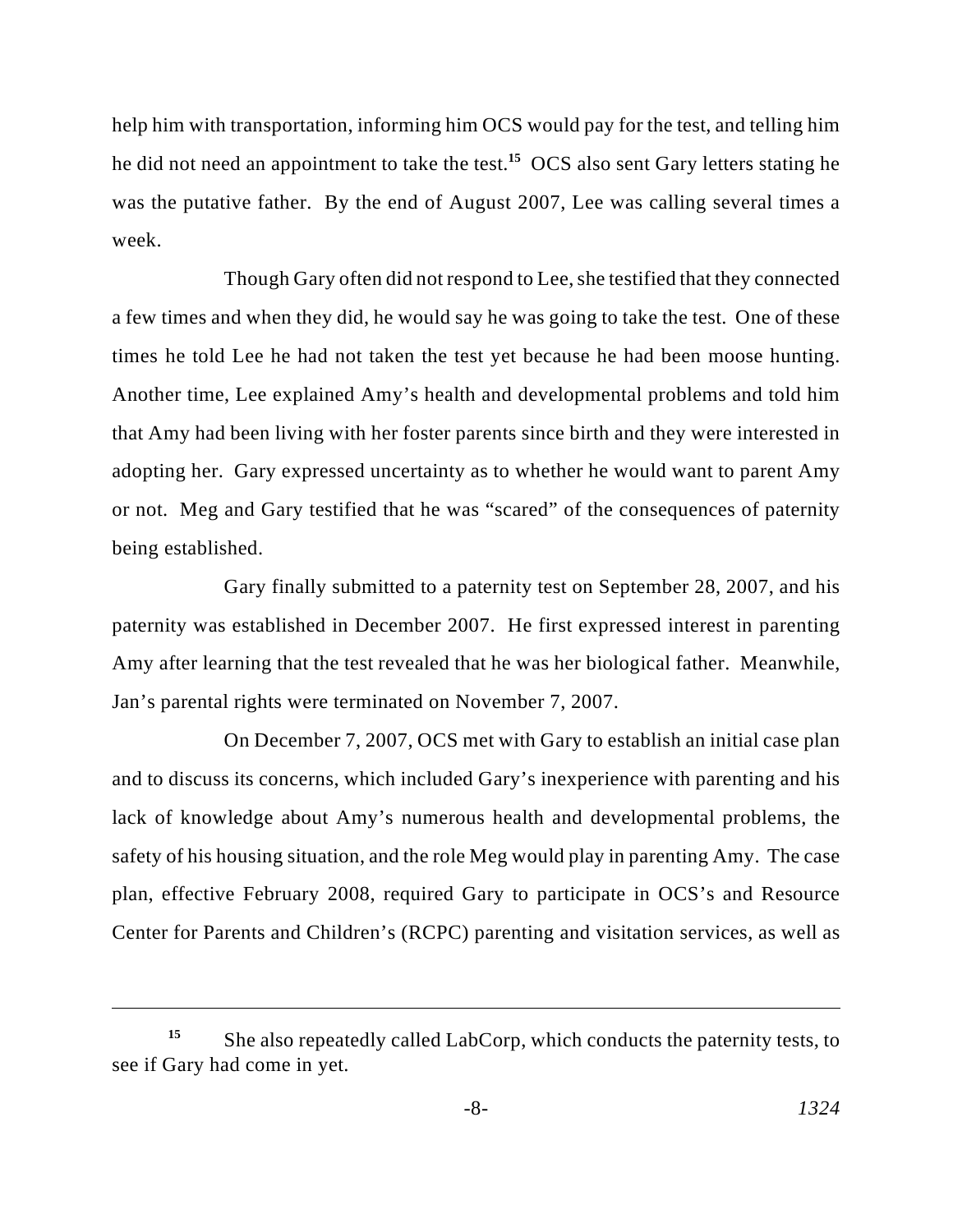to participate in substance abuse and behavioral assessments, submit to urinary analysis tests, and follow through with all recommendations.

In March and April 2008 OCS and RCPC scheduled more than thirteen supervised visits with Gary, Meg, and Amy, and one home visit without Amy to assess Gary and Meg's living situation. Of those visits, Gary canceled one due to work and missed another due to illness; in the latter case, Meg attended the visit without Gary. These visits were mostly successful: Amy did not reject Gary and Meg, she often greeted them, she called them "mommy" and "daddy" at their prompting and repeated "I love you" after Meg at least once, and she appeared to enjoy playing with them.

On the other hand, on at least one occasion Amy did not appear to recognize or respond to Gary and Meg, and on another, Amy cried when Meg reached out to take her. When visits ended Amy often ran back to her foster brother, another foster child who is close in age and with whom she has a close bond. On a few occasions, Christine Bost, a family services worker at RCPC, observed that Gary appeared to be easily frustrated by Amy and to not understand Amy's limitations. Amy's occupational therapist attended a visit in early March to teach Gary and Meg techniques to help Amy improve her motor skills; Bost observed that Gary had difficulty hearing this information and that Meg more consistently implemented the suggestions.

Bost conducted the home visit in April 2008. She described Gary and Meg's home as "warm and tidy" and in a safe neighborhood, and noted they have an extra bedroom for Amy.

Gary submitted to both a substance abuse assessment and a behavior and abuse history evaluation. In late December 2007 Christy Pichette evaluated Gary for substance abuse and concluded that he has an amphetamine dependence in full sustained remission that does not require treatment. She recommended that he attend narcotics

-9- *1324*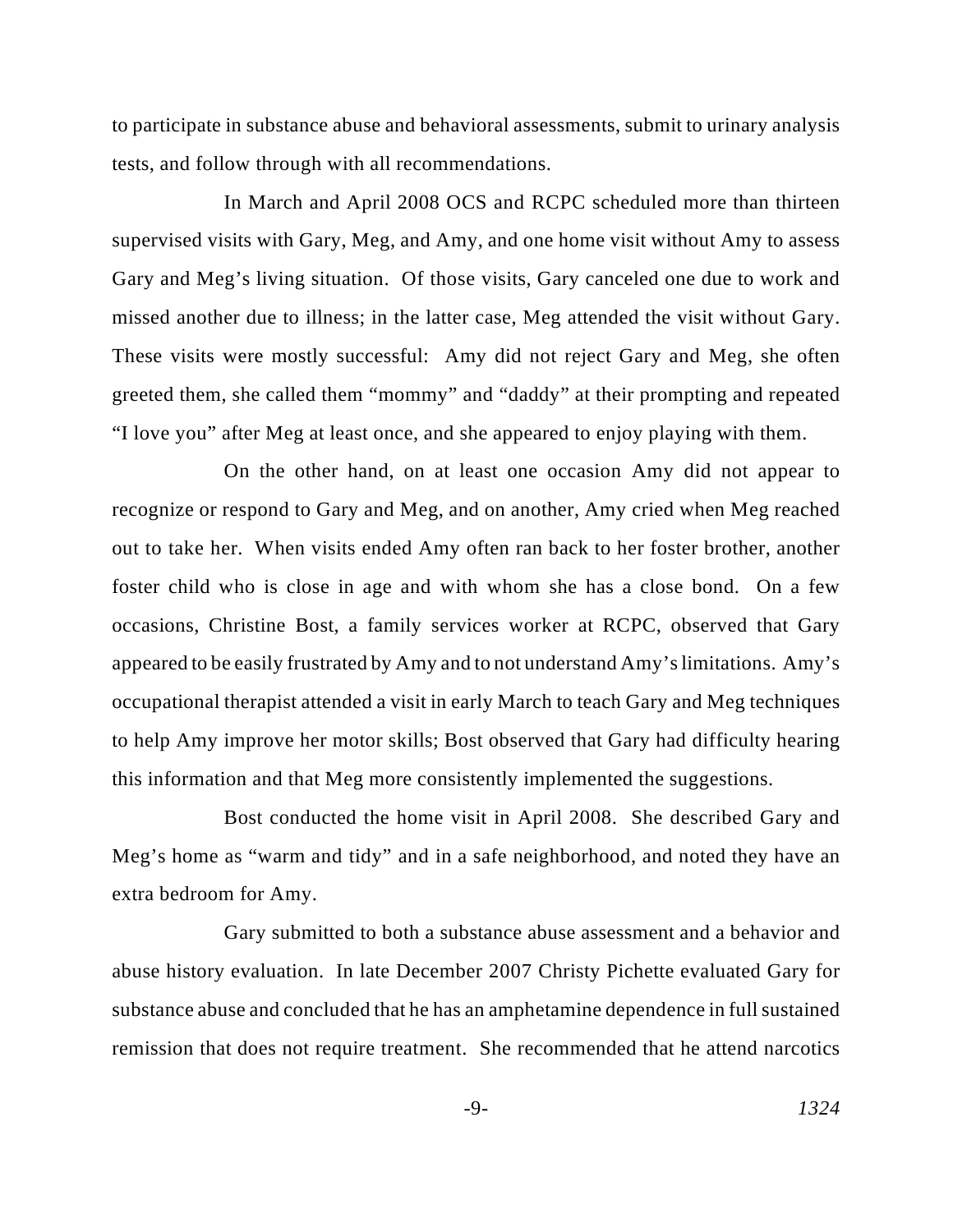anonymous meetings, grief counseling for a family tragedy, and parenting classes. She also recommended Meg attend the parenting classes with him.

In January 2008 Lisa Hay, of LEAP Inc., Alternatives to Violence Programs, completed a domestic abuse history evaluation and behavior assessment of Gary. Based on her interview with Gary and her review of his criminal records, she did not recommend a violence treatment program. In her evaluation and based on Gary and Meg's representations, she stated Gary and Meg appeared to be in a stable and violencefree relationship. Hay also stated she had been unable to contact Jan to verify abuse allegations. Finally, Hay noted Gary "was not honest about his criminal history that involved drug use" and that this dishonesty made her uncertain as to whether he was being honest about current drug use; she therefore recommended a substance abuse evaluation.

However, on March 21, 2008, the third day of Gary's termination trial, Hay revised her assessment because she had received two letters purportedly written by Jan describing Gary's abuse; Lee had faxed these to Hay.<sup>16</sup> Hay tried to contact Jan by phone to verify these letters but was unsuccessful. Based on these letters and on corroborating information gained by talking to Lee and Nita Marks, of the Nenana Native Council,<sup>17</sup> Hay changed her recommendation to requiring Gary to attend a ninemonth alternatives to violence program.

The record is silent on when OCS received these letters or when Lee faxed **<sup>16</sup>** them to Hay. Gary claims Lee faxed the letters to Hay on March 11, the first day of trial. The court did not admit these letters into evidence.

Hay testified that Lee told her there were allegations of abuse and that **<sup>17</sup>** Marks told her it was common knowledge in Nenana that Gary was abusing Jan. Marks did not testify.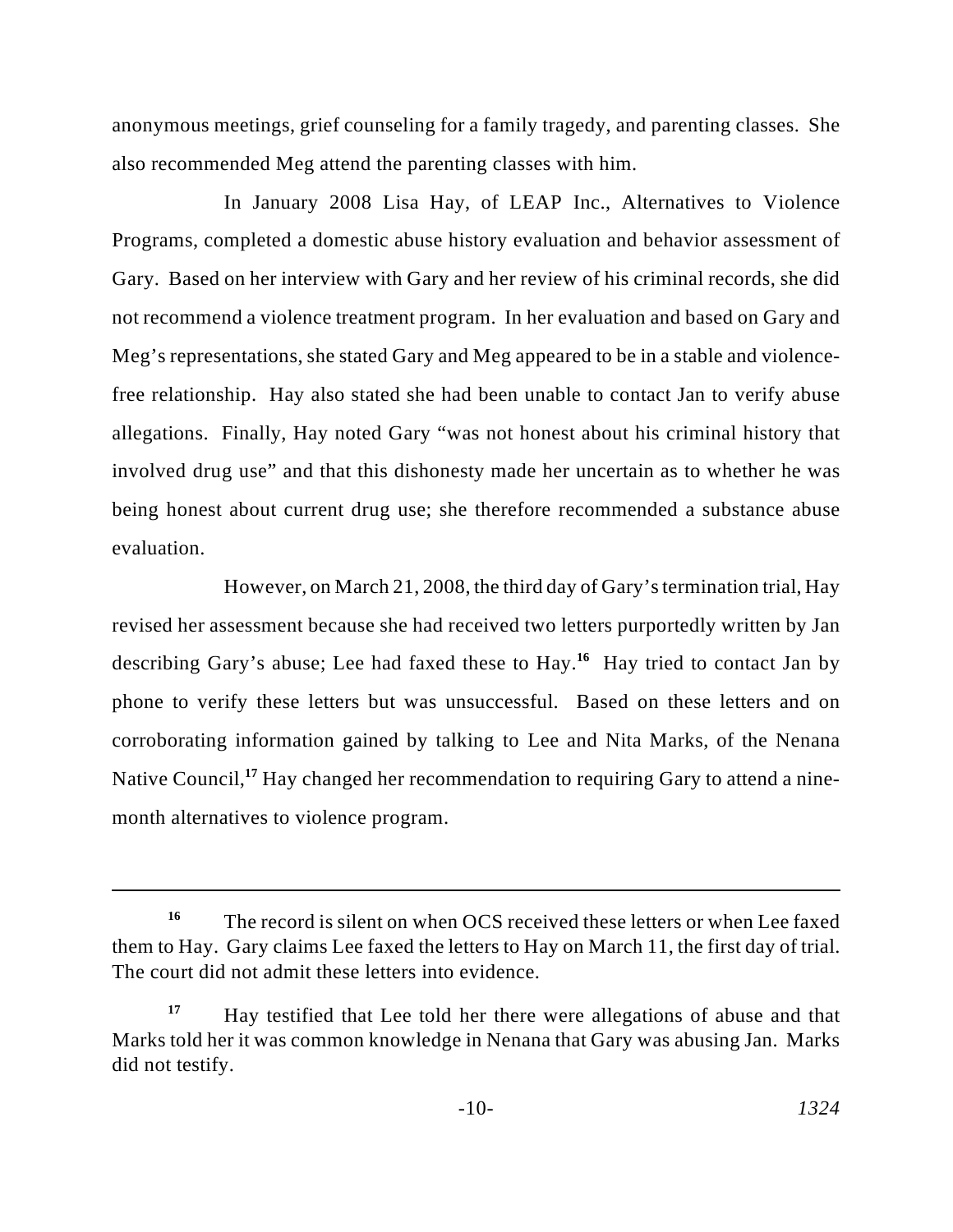Meanwhile, on March 10, 2008, Karen Kallen-Brown, a family relationship consultant, completed a family relationship assessment of Amy and her foster family at OCS's request. To complete the assessment, Kallen-Brown made home visits to observe Amy and her foster family for approximately seven hours on three consecutive days, and she talked to references.<sup>18</sup> Based on her observations of Amy with her foster family, Kallen-Brown "strongly recommend[ed] that [Amy] be kept in her current placement to prevent irreparable harm" and concluded Amy was "securely attached" to her foster family. She testified that she believed Amy could benefit from a "secondary attachment" to Gary and that his role could be "like an uncle."

In March 2008 Bost completed an initial family assessment of Gary and Meg. She noted that both Gary and Meg are employed<sup>19</sup> and have steady incomes and health insurance. She also emphasized that Amy has bonded to her foster family and "has not had enough time to establish a bond and attachment to [Gary and Meg]." Bost concluded, "[w]ith [Amy] developmentally behind in most areas, disrupted attachment [caused by removing Amy from her foster family] has the possibility of putting [Amy] more developmentally behind." However, the assessment also acknowledged that "[Gary] has completed most of his case plan without any recommendations or risk factors."

#### **B. Termination Trial Proceedings**

The termination trial was held on March 11, 12, and 21, and April 21 to 23, 2008. In both its oral findings at the trial's conclusion and in its written findings and

Kallen-Brown did not meet with or interview Gary or Amy's doctors, **<sup>18</sup>** teachers, or therapists.

Gary works full-time at a carpet warehouse; Meg has two part-time jobs, **<sup>19</sup>** one at Teamsters and the other at Fred Meyer's.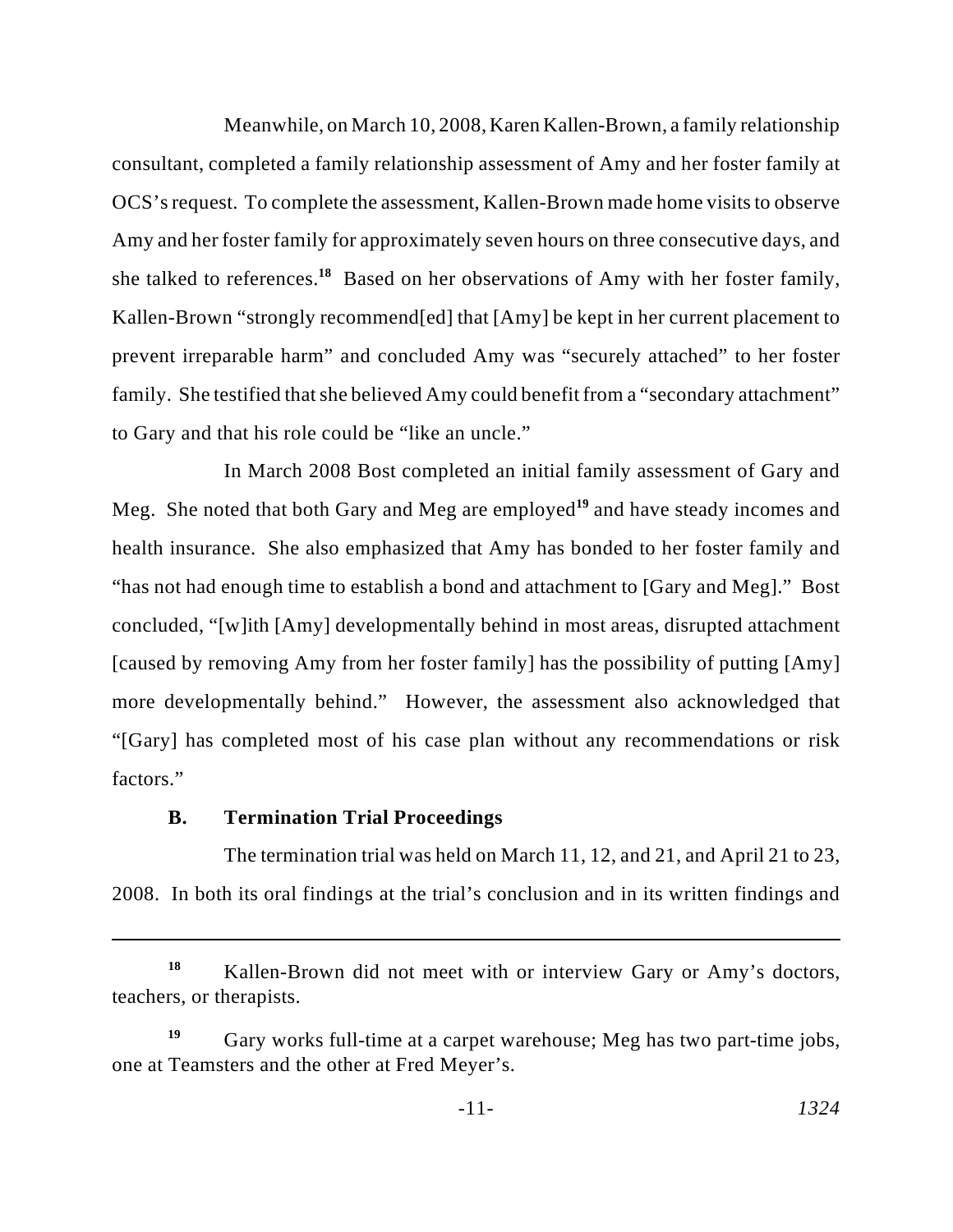order, dated May 14, 2008, the court found there was clear and convincing evidence that (1) Gary abandoned Amy and she is a child in need of aid under AS 47.10.011(1) and AS 47.10.013; (2) Gary had notremedied the abandonment within a reasonable time; and (3) OCS had made reasonable and active efforts under AS 47.10.086 and the Indian Child Welfare Act  $(ICWA)$ ,<sup>20</sup> respectively, through its attempts to locate Gary and to provide him with paternity testing and case plan services.

The court also found there was evidence beyond a reasonable doubt, including expert testimony, that Amy would suffer serious emotional or physical harm if Gary received custody of her. The court based this conclusion on two findings: (1) Gary is prone to violence and rage, and (2) disrupting Amy's attachment to her foster family would result in emotional and developmental harm. In finding that Gary has a violent nature, the court relied on Jan's testimony of Gary's alleged abuse, as corroborated by the testimony of Dwight, Meg, and Bost.<sup>21</sup> Finally, the court found by a preponderance of the evidence that terminating Gary's parental rights was in Amy's best interests.

Gary appeals each of these findings and the termination of his parental rights.

#### **III. STANDARD OF REVIEW**

Whether the superior court's factual findings comport with ICWA and are sufficient to support termination of parental rights under the Child in Need of Aid

<sup>25</sup> U.S.C. §§ 1901 *et seq.* (2006). **<sup>20</sup>**

<sup>&</sup>lt;sup>21</sup> The court also made its own observations of Gary's temperament during trial, describing Gary's facial expressions during Jan's testimony as exhibiting aggression and hatred. Additionally, the court recorded that the clerk of the court called judicial security at the trial's conclusion because Gary's "demeanor change" scared her.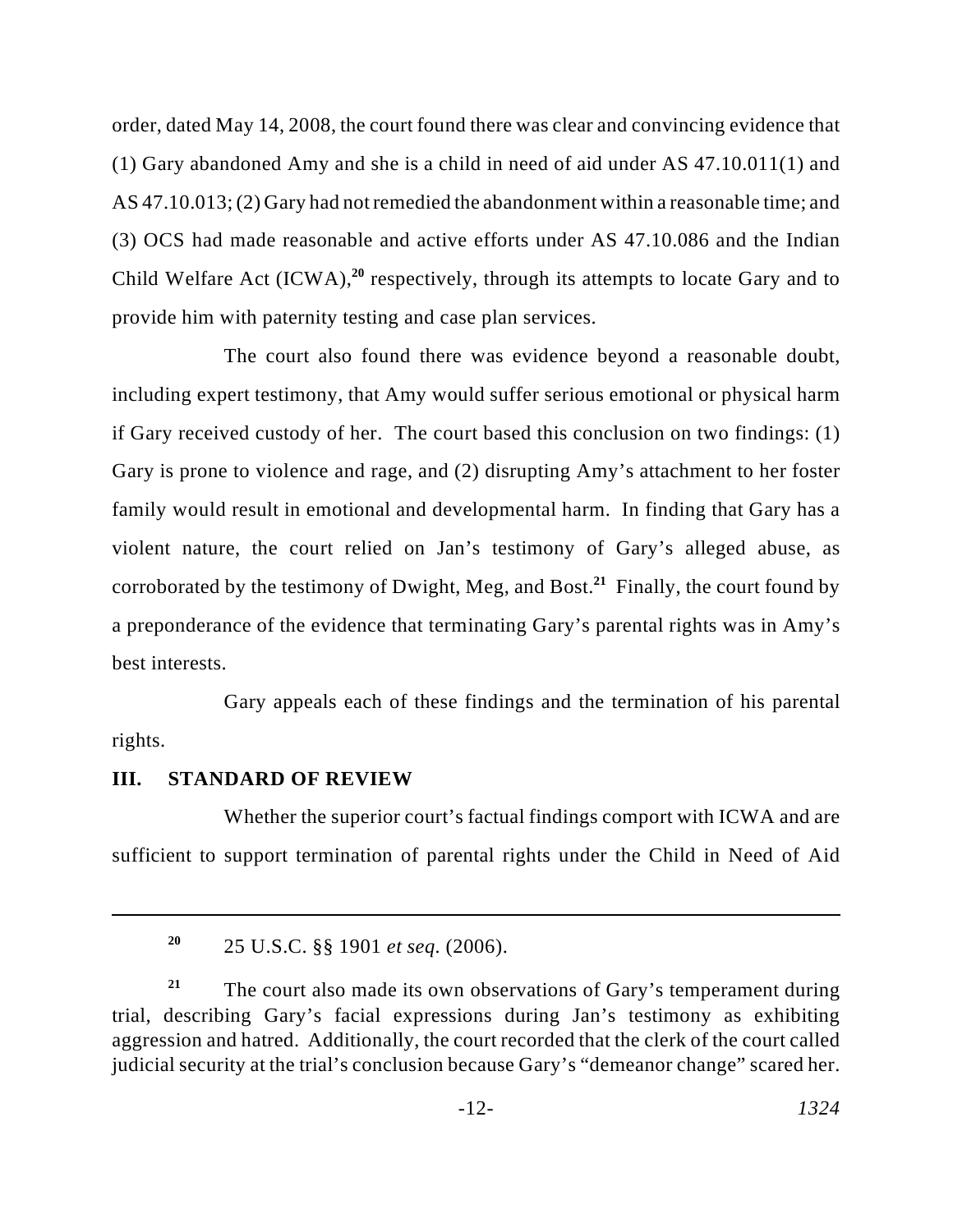$(CINA)^{22}$  statutes and rules are questions of law to which we apply our independent judgment. **23**

Whether substantial evidence supports the superior court's findings that the State complied with ICWA's "active efforts" requirement and proved beyond a reasonable doubt that granting the parent custody would likely result in serious damage to the child are mixed questions of law and fact.<sup>24</sup> We review the legal elements de novo.<sup>25</sup> We "will reverse the factual findings of the superior court in a termination of parental rights case only when those findings are clearly erroneous."<sup>26</sup> This standard "is met only if we are left with a definite and firm conviction that a mistake has been made after review of the entire record."<sup>27</sup> In reviewing a superior court's determination to

AS 47.10.005 *et seq.* **<sup>22</sup>**

*Rick P. v. State, OCS*, 109 P.3d 950, 954-55 (Alaska 2005) (CINA); *L.G.* **<sup>23</sup>** *v. State, Dep't of Health & Soc. Servs.*, 14 P.3d 946, 950 (Alaska 2000) (ICWA); *see also Martin N. v. State, Dep't of Health & Soc. Servs., Div. of Family & Youth Servs.*, 79 P.3d 50, 53 (Alaska 2003) (explaining that we adopt "the rule of law that is most persuasive in light of precedent, reason, and policy" when engaging in de novo review (quoting *Guin v. Ha*, 591 P.2d 1281, 1284 n.6 (Alaska 1979)) (internal quotation marks omitted)).

*E.A. v. State, Div. of Family & Youth Servs.*, 46 P.3d 986, 989 (Alaska **<sup>24</sup>** 2002) (discussing standard of review for finding the state proved beyond a reasonable doubt that granting the parent custody will likely cause serious harm to the child); *T.F. v. State, Dep't of Health & Soc. Servs.*, 26 P.3d 1089, 1092 (Alaska 2001) (discussing "active efforts" standard of review).

*E.A.*, 46 P.3d at 989; *T.F.*, 26 P.3d at 1092. **<sup>25</sup>**

*Martin N.*, 79 P.3d at 53. **26**

*Id.* (citing *V.S.B. v. State, Dep't of Health & Soc. Servs., Div. of Family &* **<sup>27</sup>** *Youth Servs.*, 45 P.3d 1198, 1203 (Alaska 2002)).

-13- *1324*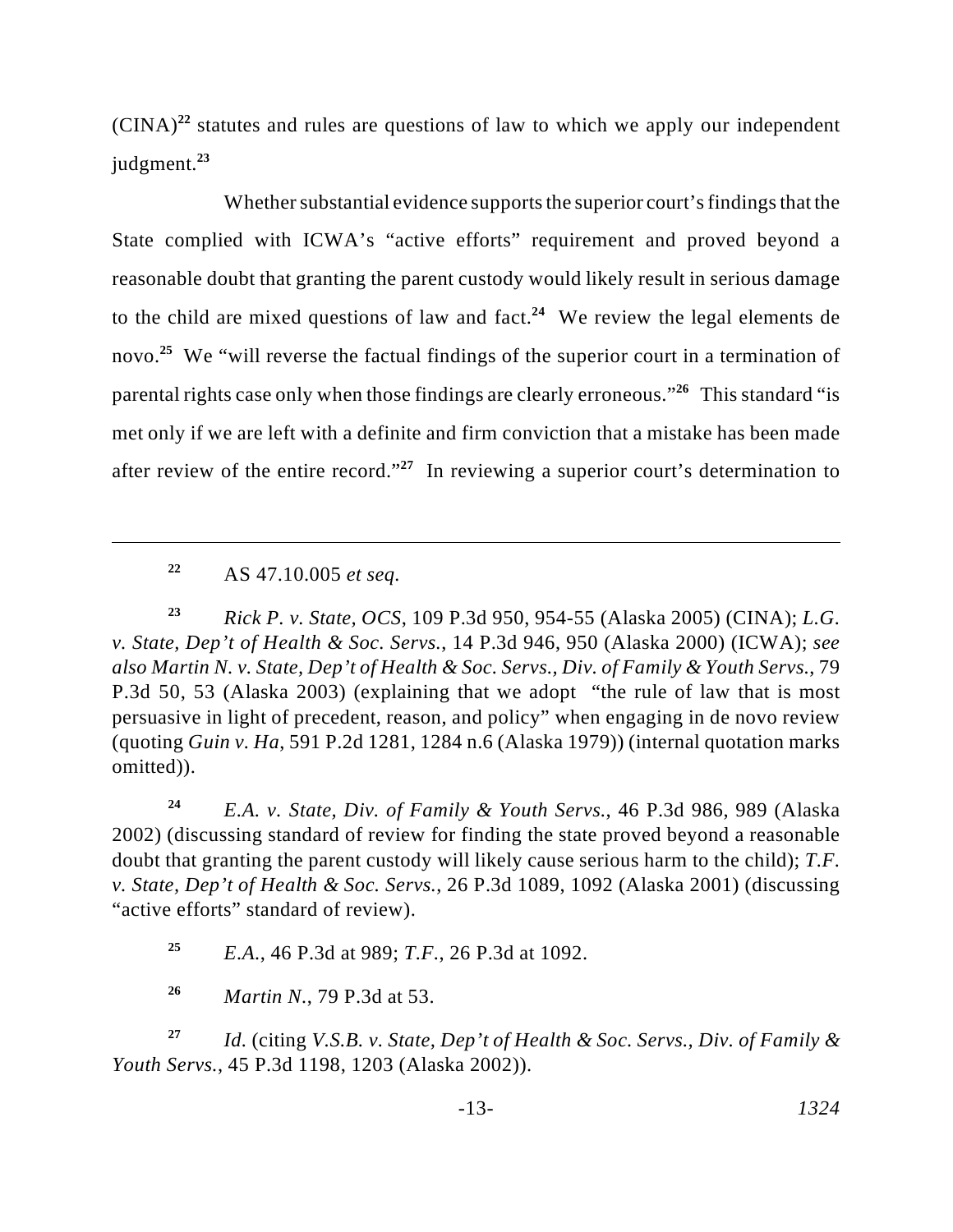terminate parental rights, we "bear in mind at all times that terminating parental rights is a 'drastic measure.' "**<sup>28</sup>**

#### **IV. DISCUSSION**

Courts must make several findings under the CINA rules and statutes, as well as ICWA, before terminating parental rights.<sup>29</sup> First, the court must find by clear and convincing evidence that (1) "the child has been subjected to conduct or conditions described in AS 47.10.011";<sup>30</sup> $(2)$  the parent "has not remedied the conduct or conditions in the home that place the child at substantial risk of harm," or "has failed, within a reasonable time, to remedy the conduct or conditions in the home that place the child at substantial risk so that returning the child to the parent would place the child at substantial risk of physical or mental injury";<sup>31</sup> and (3) in the case of an Indian child,<sup>32</sup> that "active efforts have been made to provide remedial services and rehabilitative programs designed to prevent the breakup of the Indian family and that these efforts have

*Karrie B. ex rel. Reep v. Catherine J.*, 181 P.3d 177, 184 (Alaska 2008) **<sup>28</sup>** (quoting *Martin N.*, 79 P.3d at 53) (internal quotation marks omitted).

25 U.S.C.A. §§ 1901-1963 (2008); AS 47.10.088; CINA Rule 18; *Carl N.* **<sup>29</sup>** *v. State, Dep't of Health & Soc. Servs., Div. of Family & Youth Servs.*, 102 P.3d 932, 935 (Alaska 2004).

AS 47.10.088(a)(1); CINA Rule 18(c)(1)(A). **<sup>30</sup>**

 $A$ S 47.10.088(a)(2)(A)-(B); CINA Rule 18(c)(1)(A)(i)-(ii).

*See* 25 U.S.C. § 1903(4). It is undisputed that Amy is an Indian child. **<sup>32</sup>** ICWA applies though Gary is a non-Indian. *See K.N. v. State*, 856 P.2d 468, 474 n.8 (Alaska 1993) (noting ICWA applies to proceedings terminating a non-Indian's parental rights over an Indian child).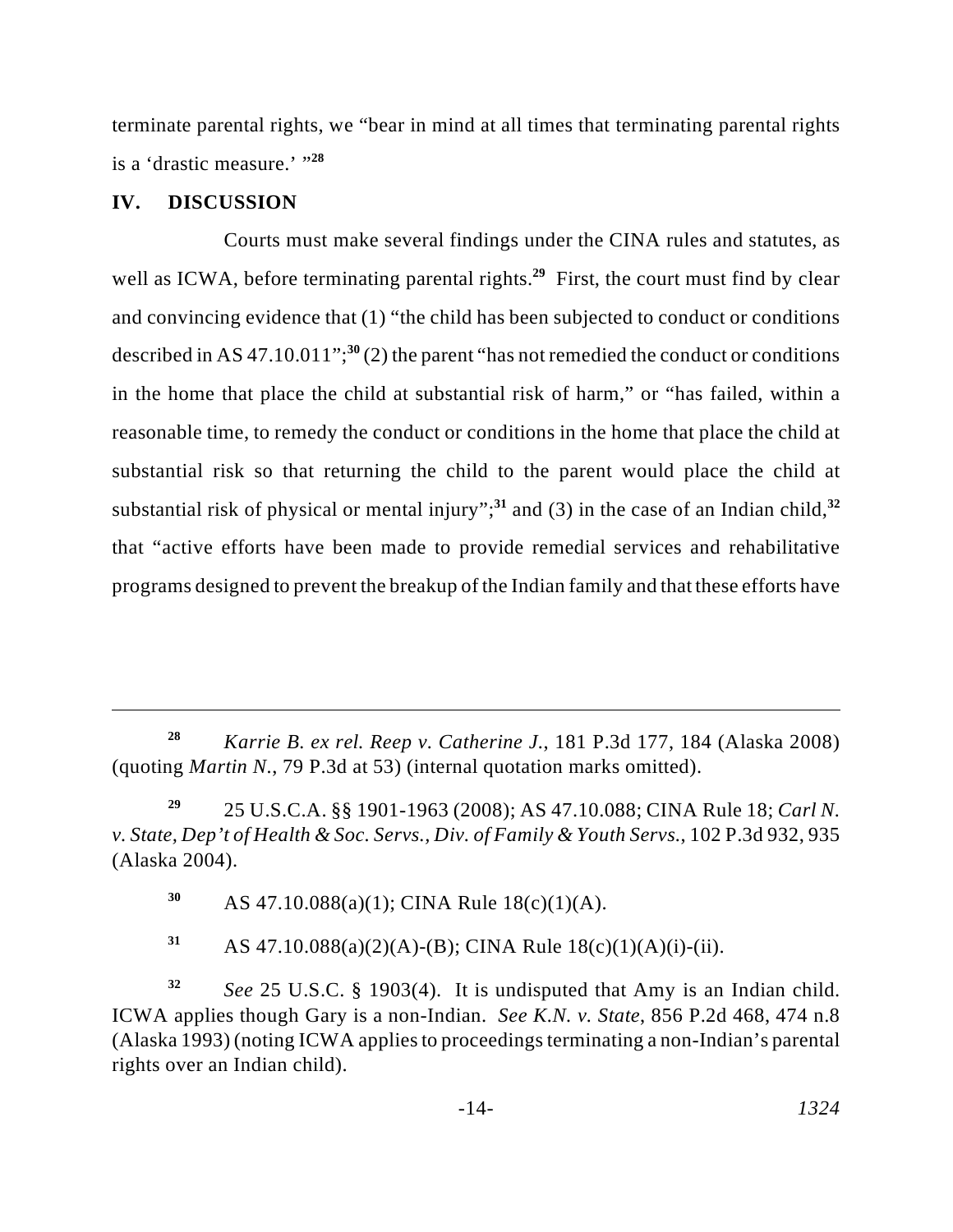proved unsuccessful."<sup>33</sup> Also in the case of an Indian child, the court must find by "evidence beyond a reasonable doubt, including testimony of qualified expert witnesses, that the continued custody of the child by the parent or Indian custodian is likely to result in serious emotional or physical damage to the child."<sup>34</sup> Finally, the court must find "by a preponderance of the evidence that termination of parental rights is in the best interests of the child."**<sup>35</sup>**

# **A. The Superior Court Did Not Err in Finding that Gary Abandoned Amy Under AS 47.10.013 and Therefore She Is a Child in Need of Aid Under AS 47.10.011(1).**

Gary argues the superior court erred in finding he abandoned Amy within the meaning of AS 47.10.013 and that therefore she is a child in need of aid under AS 47.10.011(1). The State replies that substantial evidence supports the court's findings that Gary knew Amy existed and that his failure to determine paternity for two years evidenced a conscious disregard for his parental duties and resulted in the destruction or prevention of a parent-child relationship.

 The superior court concluded there was "clear and convincing evidence that [Amy] is a child in need of aid under AS 47.10.011(1)." It found based on the testimony of Gary, Meg, and Jan, that "[Gary] had every reason to believe that he was probably the father," and that "[his] explanations for not taking the paternity tests sooner than he did, [were] not credible." Thus, the court found that "[Gary] abandoned [Amy] by failing to make any effort to determine whether he had fathered a child, despite having

<sup>25</sup> U.S.C. § 1912(d) (2006); CINA Rule 18(c)(2)(B). **<sup>33</sup>**

<sup>25</sup> U.S.C. § 1912(f) (2006); CINA Rule 18(c)(4). **<sup>34</sup>**

CINA Rule 18(c)(3); *see also* AS 47.10.088(c) (stating courts "shall **<sup>35</sup>** consider the best interests of the child" in deciding whether to terminate parental rights).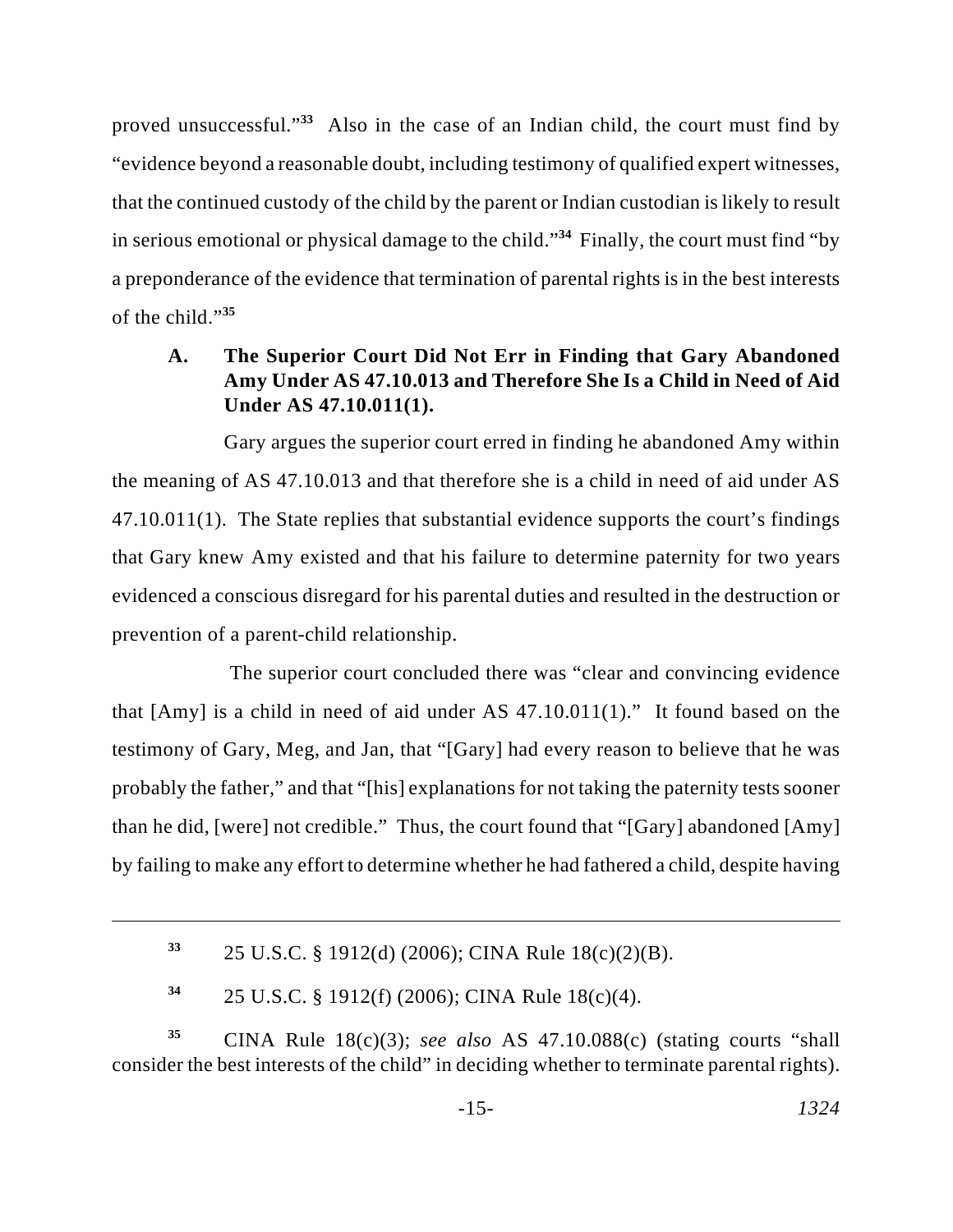been given notice on more than one occasion that [Jan] was pregnant and that she identified him as the child's father." The court also found that leaving Amy with Jan, "whom [Gary] knew to be seriously and actively using addictive dangerous drugs, ... constitute[d] an abandonment of the child." Based on these findings, the court concluded that "[Gary's] conduct has evidenced a disregard for his parental obligations, and it has resulted in the destruction of the parent-child relationship; in fact, it prevented a parentchild relationship from ever coming into existence."

Under AS 47.10.011 a child is "in need of aid" if the court "finds by a preponderance of the evidence that . . . a parent or guardian has abandoned the child as described in AS 47.10.013, and the other parent is absent or has committed conduct or created conditions that cause the child to be a child in need of aid under this chapter."**<sup>36</sup>** Jan voluntarily relinquished her parental rights. Therefore, the prerequisite related to "the other parent" has been met.<sup>37</sup> The remaining issue under AS 47.10.011(1) is whether Gary abandoned Amy as described in AS 47.10.013. That statute explains:

> For purposes of this chapter, the court may find abandonment of a child if a parent or guardian has shown a conscious disregard of parental responsibilities toward the child by failing to provide reasonable support, maintain regular contact, or provide normal supervision, considering the child's age and need for care by an adult.<sup>[38]</sup>

The statute also gives specific examples of conduct considered to constitute abandonment, including instances where the parent, "without justifiable cause," leaves the child with another person without providing for the child's support or making

AS 47.10.011(1). **36**

*See Rick P. v. State, OCS*, 109 P.3d 950, 956 (Alaska 2005). **<sup>37</sup>**

AS 47.10.013(a). **38**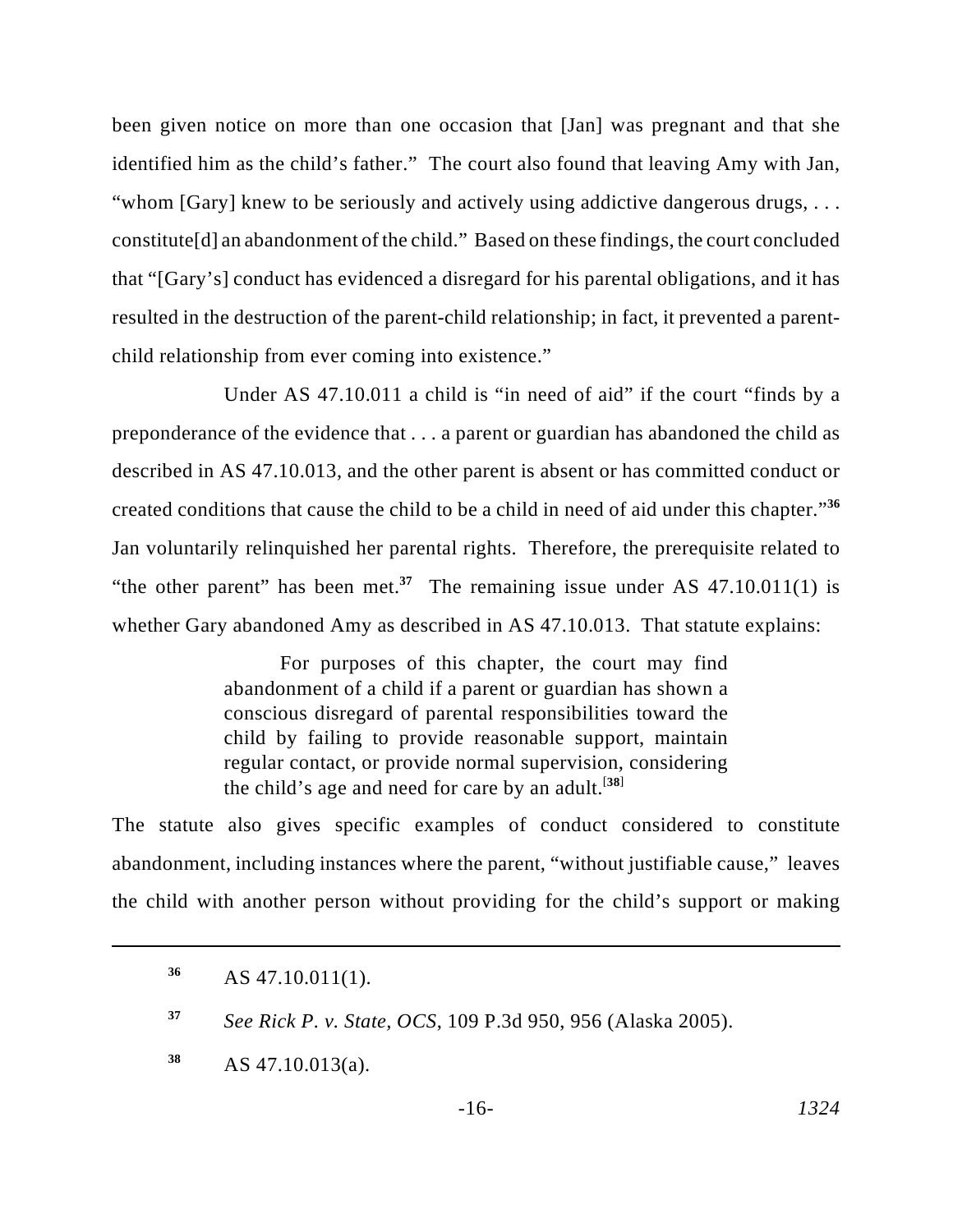meaningful communication with the child for three months, or makes only minimal efforts to support and communicate with the child.**<sup>39</sup>**

Our courts apply a two-prong test to determine if abandonment has occurred: "(1) whether the parent's conduct evidenced a disregard for his or her parental obligations, and (2) whether that disregard led to the destruction of the parent-child relationship."<sup>40</sup> We have stated that the child's best interests are relevant in determining whether the parent's conduct destroyed the parent-child relationship "because it is indicative of a breakdown of the parent-child relationship if the child's best interests are promoted by legal severance of the relation."<sup>41</sup>

We have clarified that "[a]bandonment is not determined by the parent's subjective intent, but by 'objective evidence of parental conduct.'  $142$  Under our objective test, courts "inquir[e] as to whether [the parent's] behavior demonstrates a willful disregard of his or her parental responsibility."<sup>43</sup> We have stated that "a parent has an 'affirmative duty . . . [to show] continuing interest in the child and [to make] a

*G.C. v. State, Dep't of Health & Soc. Servs., Div. of Family & Youth Servs.*, **40** 67 P.3d 648, 651 (Alaska 2003) (quoting *E.J.S. v. State, Dep't of Health & Soc. Servs.*, 754 P.2d 749, 751 (Alaska 1988)) (internal quotation marks omitted).

*In re B.J.*, 530 P.2d 747, 749 (Alaska 1975). **<sup>41</sup>**

*D.E.D. v. State*, 704 P.2d 774, 783 (Alaska 1985) (quoting *In re E.J.(T.)*, **42** 557 P.2d 1128, 1130-31 (Alaska 1976)).

*G.C.*, 67 P.3d at 652 (citing *E.J.S.*, 754 P.2d at 751). **<sup>43</sup>**

-17- *1324*

*See* AS 47.10.013(a)(1) & (a)(2); *see also* AS 47.10.13(a)(3)-(8) (listing **<sup>39</sup>** additional instances of conduct amounting to abandonment).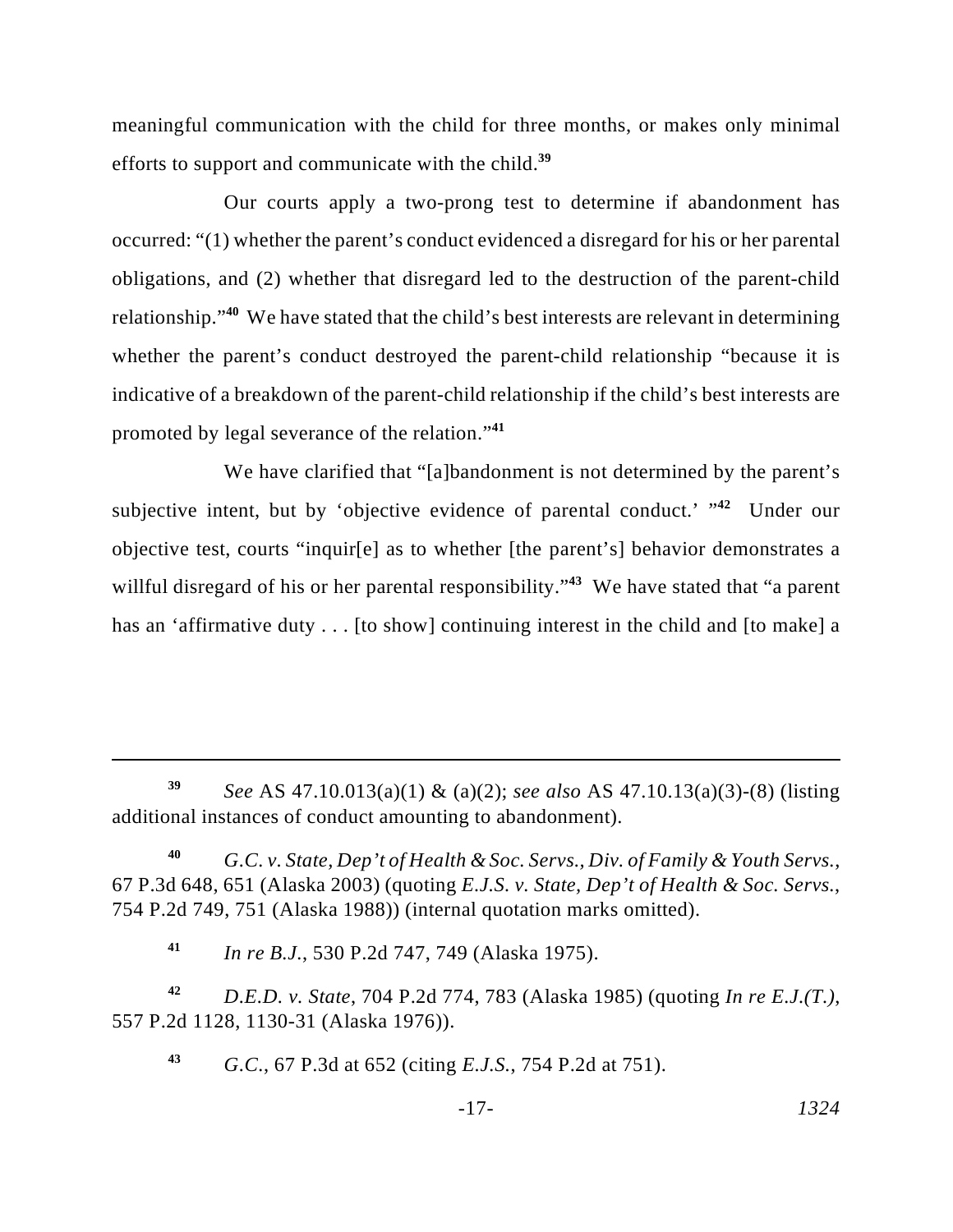genuine effort to maintain communication and association'; token efforts to communicate with a child will not satisfy this duty."**<sup>44</sup>**

## **1. The superior court did not err in finding that Gary's conduct evidenced a conscious or willful disregard for his parental duties.**

Gary argues that he did not know Amy existed and therefore he had no affirmative duty to establish paternity. He argues the superior court thus erred in finding he willfully disregarded his parental duties. In making this argument, Gary attempts to distinguish his situation from that in *Jeff A.C., Jr. v. State*<sup>45</sup>, where we indicated that the father had abandoned his daughter though the father did not know she existed until she was eleven months old because, among other things, the mother testified she had told the father of the pregnancy and yet he made no effort to determine paternity, the father did not request visitation with the child until eight months after learning he had a daughter, and the father failed to manifest a desire to parent the child.<sup>46</sup> The State counters that substantial evidence supports the court's finding that Gary knew that Jan was pregnant and the child might be his, and that Gary's failure to step forward and establish paternity for nearly two years evidenced a willful disregard for his parental duties.

Gary's efforts to distinguish his case from *Jeff A.C., Jr.* are unavailing. As with the father in *Jeff A.C., Jr.*, whose absence from his daughter's first year of life could not be excused because the mother had told him of a possible pregnancy and yet

*Jeff A.C., Jr. v. State*, 117 P.3d 697, 704 (Alaska 2005) (alterations in **<sup>44</sup>** original) (quoting *In re H.C.*, 956 P.2d 477, 481 (Alaska 1998)) (internal quotation marks omitted).

<sup>117</sup> P.3d 697 (Alaska 2005). **<sup>45</sup>**

*See id.* at 705. **<sup>46</sup>**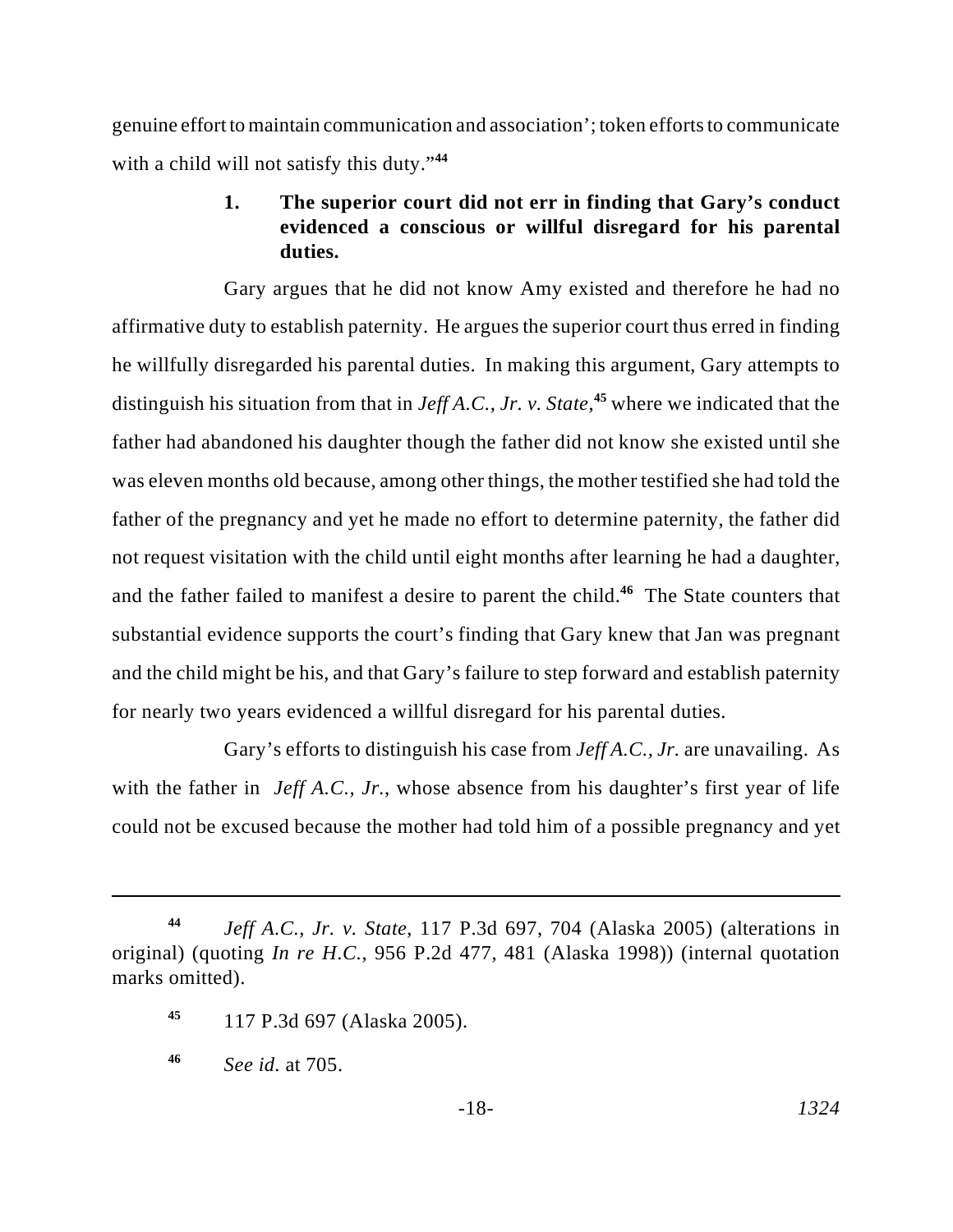he still made no effort to determine paternity,<sup>47</sup> here, Jan testified that she and Gary lived together when she discovered the pregnancy, that Gary was with her when she completed a home pregnancy test and read the results, and that they were happy about the results. She also testified Gary's mother knew Jan was pregnant "because she was living in the same house" as Gary and Jan. And Jan testified that after she and Gary broke up, she ran into him and asked him why he had not seen Amy yet. Dwight testified he asked mutual acquaintances to tell Gary he had a daughter and to contact Dwight or Jan.

More importantly, Gary and Meg testified that they were aware the child could be his. Meg testified that Jan had told her she was pregnant and that it had occurred to Meg the child might be Gary's. Meg also testified that at some point after Gary and Jan had broken up, Jan came over to Gary's and "was showing a little, just a little bump." Gary testified he thought there was a possibility the child might be his and admitted that he did "nothing" about it. When OCS finally got in touch with Gary in May 2007, he admitted he had "heard through the grapevine that [Jan] had a baby and that it might be his." Additionally, though Meg and Gary testified they were not sure the child was Gary's because Jan would often return to Dwight, Gary admitted he had unprotected sex with Jan. Thus, as with the father in *Jeff A.C., Jr.*, there is substantial evidence to support the superior court's finding that Gary knew the child was probably his.

We are also unpersuaded by Gary's argument that, because he took the paternity test "within months" of OCS finding him and expressed a desire to parent Amy

*See id.* (acknowledging that as a general matter a person cannot abandon **<sup>47</sup>** a child he does not know exists but concluding that under the facts of the case the father's argument was unavailing).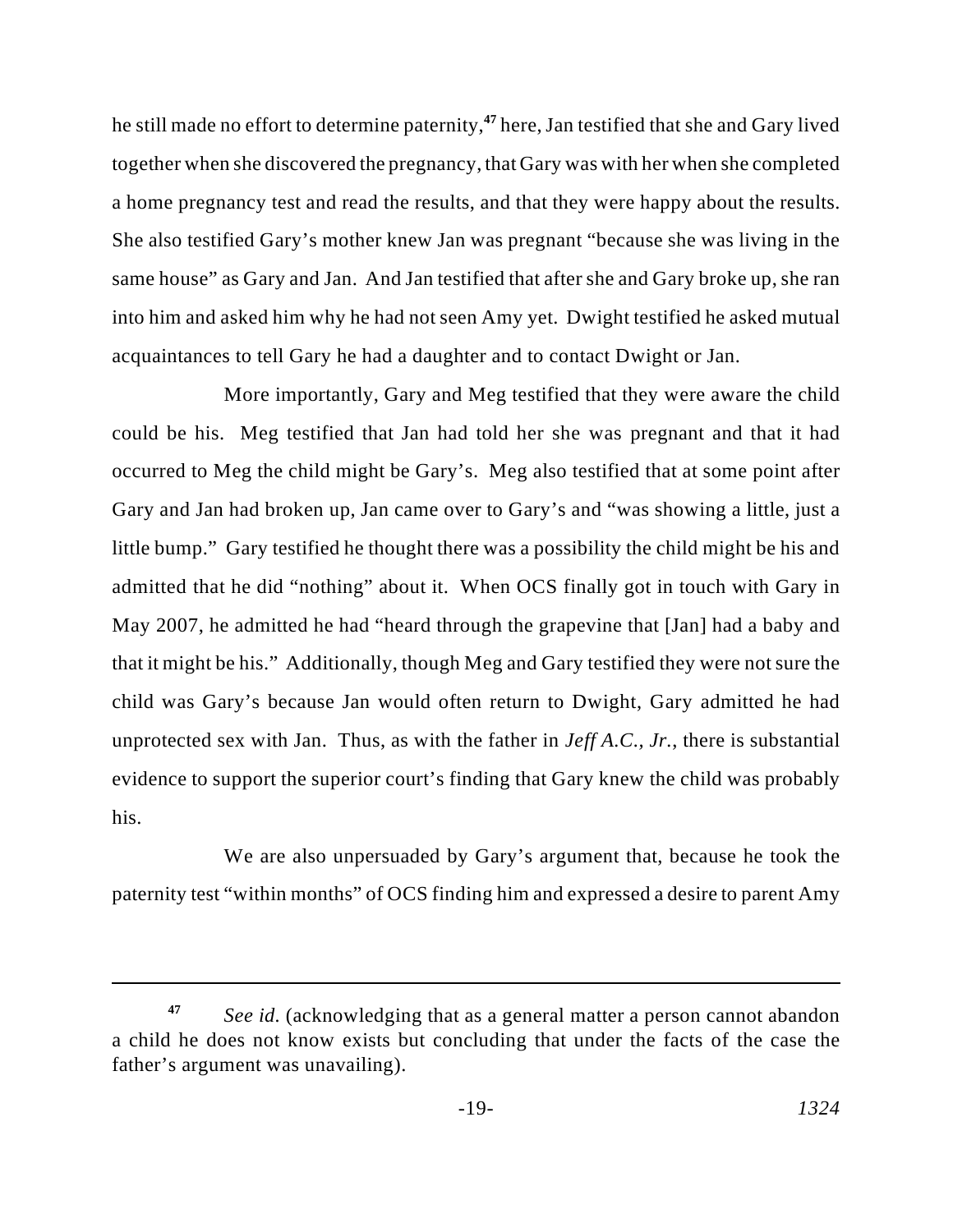upon finding out he was the biological father, his conduct did not evidence a willful disregard for his parental duties

Though Gary took the paternity test four months after OCS first made direct contact with him in May 2007, his objective conduct undermines his argument that by waiting four months he acted in a timely manner. Gary failed to attend the June 2007 paternity test. Lee's testimony established that Gary only infrequently answered her numerous phone calls in the summer of 2007 though he understood the importance of taking the paternity test, and that he was not following through with getting the test done. And according to the testimony of Lee, Meg, Bost, and Gary, Gary put off taking the paternity test because he was scared of the consequences and had other priorities. Bost testified that Gary told her he was "scared, [he] didn't know what was going to happen if he was the father," and he "didn't know exactly how to tell [Meg]." Meg testified that when she would urge Gary to take the test, he would respond he was "busy at work." Lee testified that at one point he had been out of town moose hunting for ten days. Gary admitted he "was freaking out. I was very scared. I just had a promotion at my job that I was obligated to, and I had a little vacation time coming up, and I took a little vacation time." This evidence more than supports the superior court's finding that "[Gary] delayed the testing . . . despite the dogged efforts from OCS and had no good reason for doing so," and that Gary's "explanations for not taking the paternity tests sooner than he did [were] not credible."**<sup>48</sup>**

In his reply brief Gary makes a new argument, urging us to adopt a rule that **<sup>48</sup>** parental duties do not attach until paternity is established, and therefore his conduct before paternity was determined cannot form a part of the abandonment analysis. Because Gary raised this argument for the first time in his reply brief, we consider it waived. *See Sumner v. Eagle Nest Hotel*, 894 P.2d 628, 632 (Alaska 1995).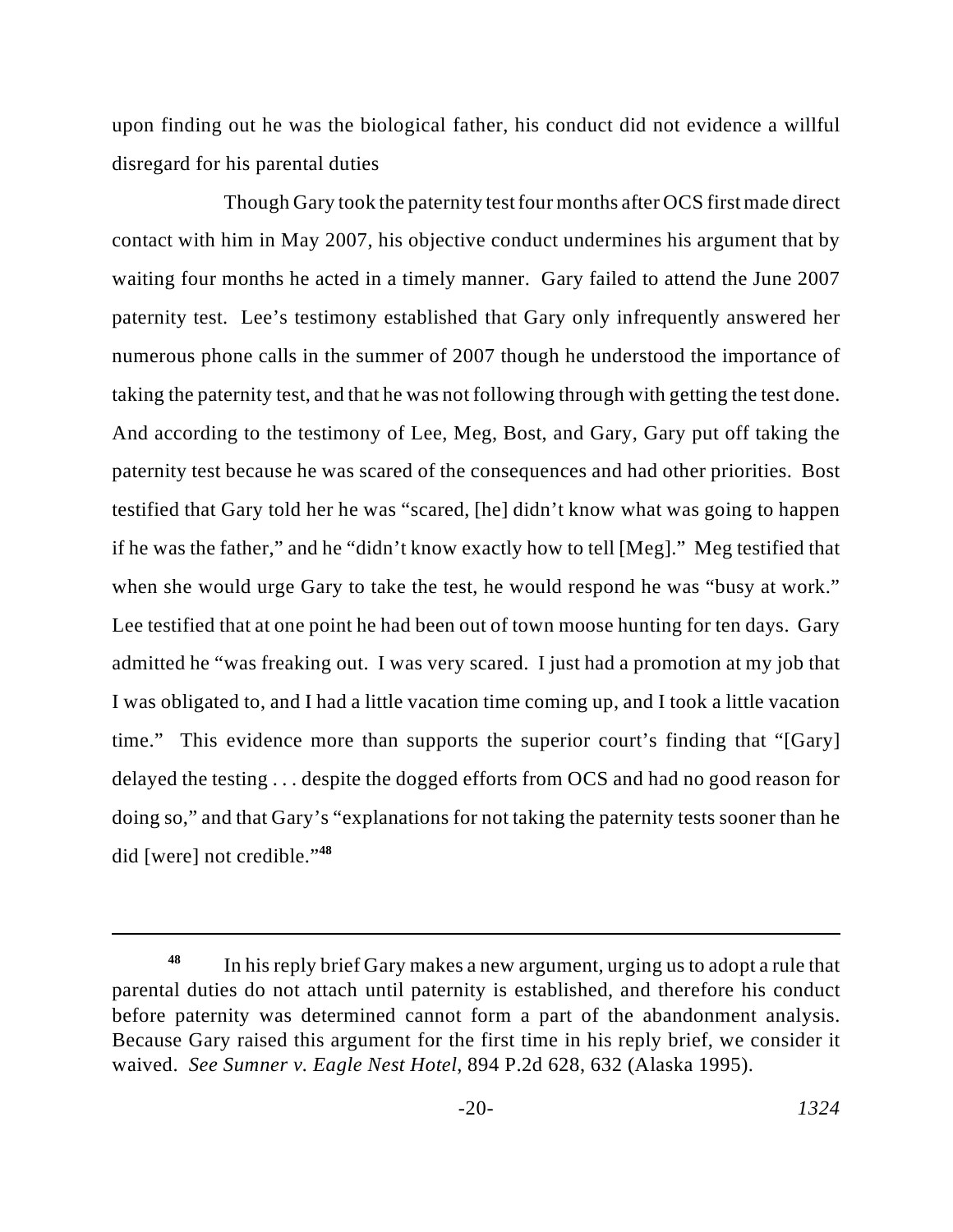Additionally, Gary's failure to make any effort to determine paternity, despite knowing there were good reasons to believe that the child was his, undercuts his argument that by expressing a desire to parent Amy upon paternity being established, he did not evidence willful disregard for his parental duties. In concluding that the father in *Jeff A.C., Jr.* had abandoned his daughter, we stated that "[m]ost importantly, from when he learned of [the child] until trial  $-$  a period of over one year  $-$  there was no evidence that [the father] manifested any desire to the social worker or the foster mother to parent [the child]."<sup>49</sup> Here, unlike there, Gary stated he wanted custody of Amy once paternity was established and has largely complied with his case plan requirements.**<sup>50</sup>** However, in concluding the superior court did not err in finding abandonment in *Jeff A.C., Jr.*, we also emphasized the father's failure to make any effort to determine paternity during the first year of the child's life.<sup>51</sup> Because Gary likewise made no effort to determine paternity until Amy was nearly two years old, and because he showed no interest in parenting her until paternity was established, we conclude the record contains substantial evidence to support the superior court's finding that Gary's conduct evidenced a willful disregard for his parental duties.

### **2. The superior court did not err in finding that Gary's conduct destroyed the parent-child relationship.**

Gary argues his conduct did not destroy the parent-child relationship because in the four months after paternity was established in December 2007 he "developed a close bond with Amy." To support this argument, he cites examples of

Hay's revised behavior assessment, in which she recommended a nine- **<sup>50</sup>** month alternatives to violence course, was not made available until the third day of trial.

*Jeff A.C., Jr.*, 117 P.3d at 705. **<sup>51</sup>**

*Jeff A.C., Jr.*, 117 P.3d at 705. **<sup>49</sup>**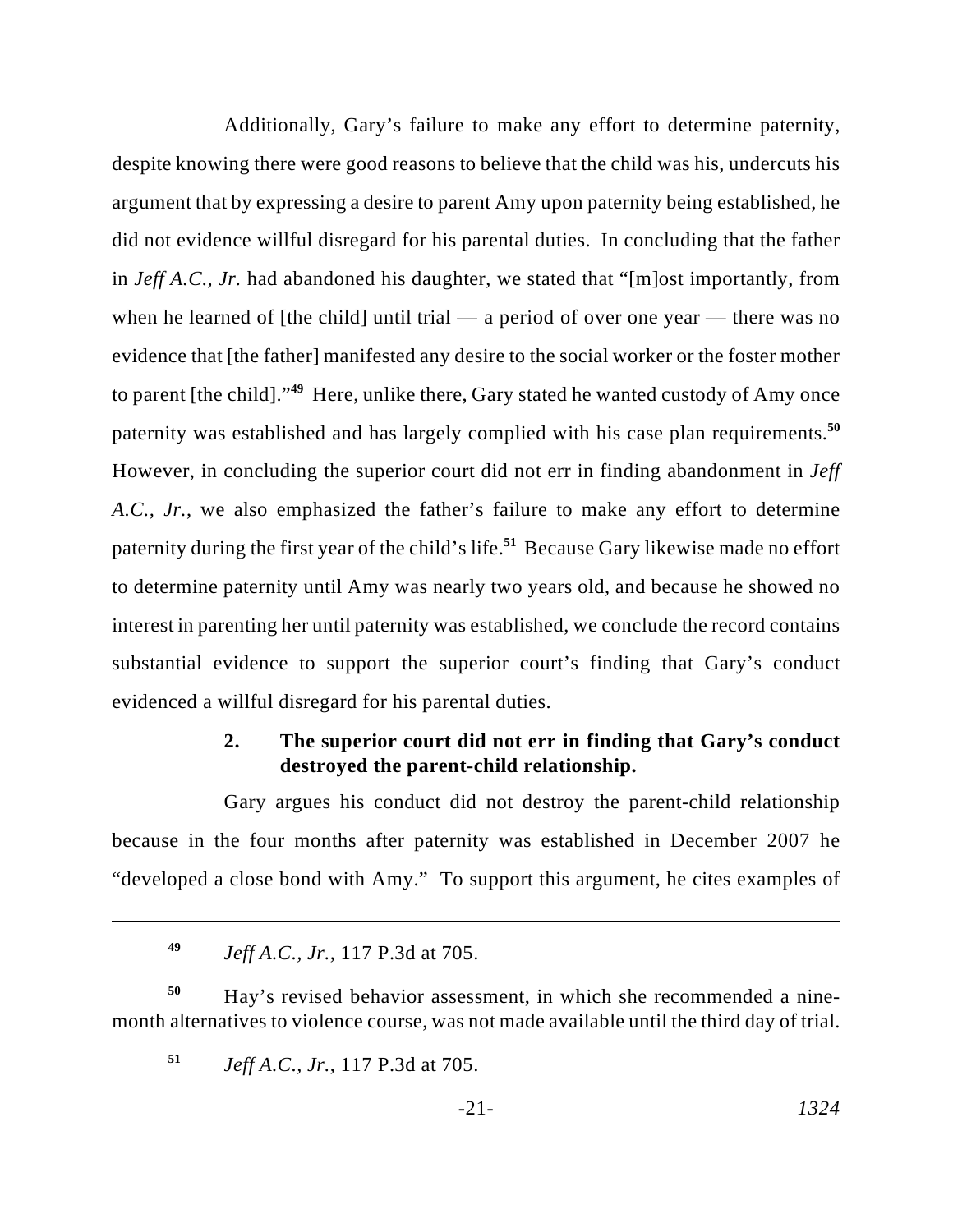when he has displayed appropriate parenting skills and of when Amy has shown affection or recognition of him. Gary argues these examples establish that his conduct did not destroy a parent-child relationship with Amy. The State replies that Gary's examples "do not evidence a parent-child bond" and offers counter examples of Gary being frustrated by Amy and of Amy failing to recognize or respond affectionately to Gary and Meg. Additionally, the State argues that because of Amy's close bonds with her foster family, a best interests analysis leads to the conclusion that Gary's conduct, which resulted in his absence from her life for her first two years, destroyed the parentchild relationship.

The superior court found that Gary's conduct had destroyed the parentchild relationship. In so concluding, the court considered Amy's best interests, noting, "[Amy is in] the critical period during which disruptions in her attachment can produce permanent damage to any child." The court implicitly found that Gary's visits with Amy in March and April 2008 were insufficient to establish a parent-child relationship, stating, "[Gary's] conduct . . . prevented a parent-child relationship from ever coming into existence between [Amy] and himself."

In *O.R. v. State, Department of Health & Social Services*,<sup>52</sup> we held the superior court did not err in determining the parent-child bond was destroyed by the parents' failure to maintain contact with the child for the first ten months of her life where:  $(1)$  a social worker testified that she did not believe the child "has any attachment" [to her parents] other than [as] someone she comes to visit," (2) the child showed "no great sign of recognition on her face" when meeting her parents, and (3) an expert witness testified that contact between the parent and child is "the number one critical

<sup>932</sup> P.2d 1303 (Alaska 1997). **<sup>52</sup>**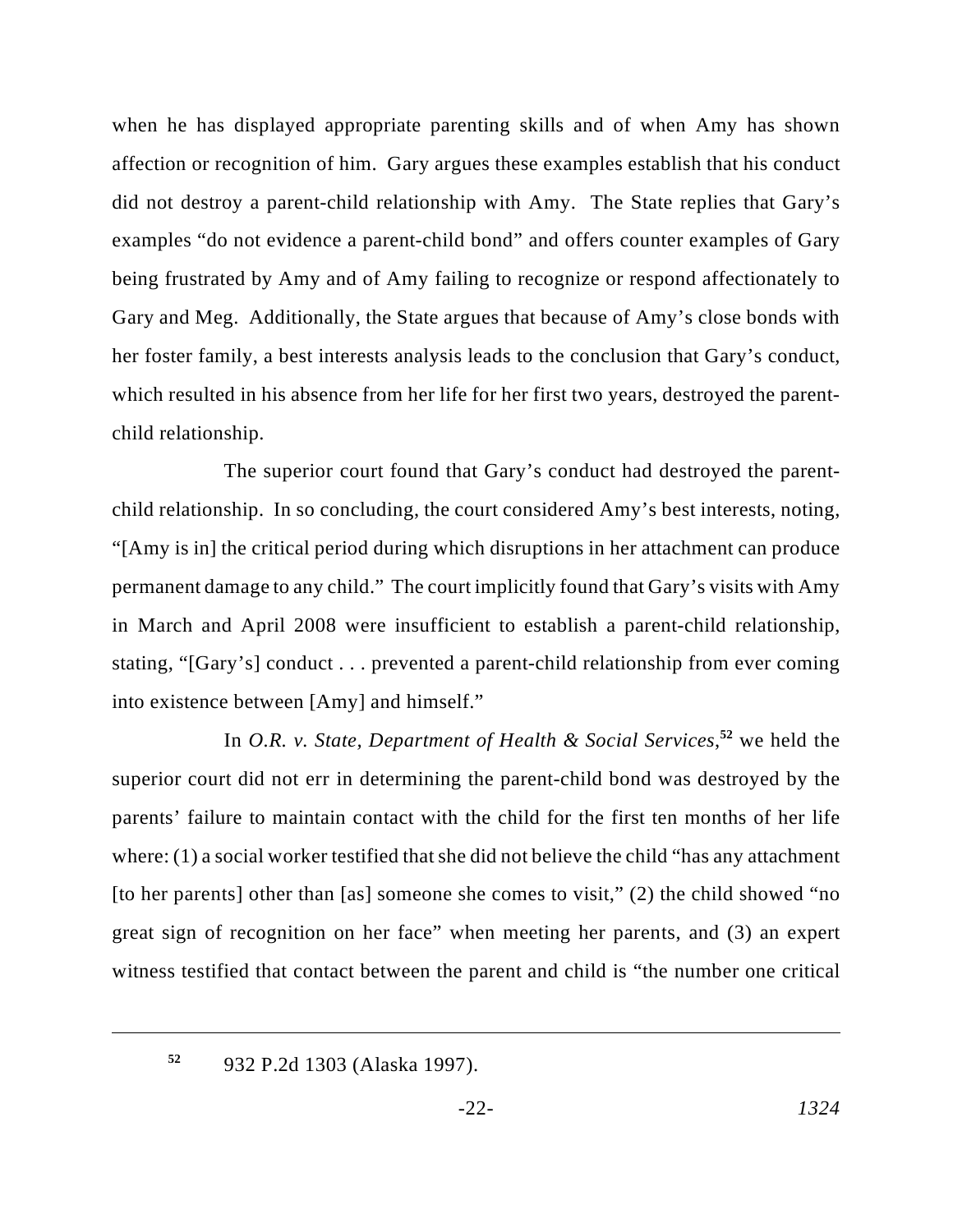thing that happens in the first several months of life and probably is what future relationships are dependent upon."**<sup>53</sup>**

Similarly, the expert testimony presented in Gary's termination trial established that Amy may not recognize Gary as someone other than an occasional visitor, and that Gary's conduct, resulting in his absence from the first two years of Amy's life, may have long-lasting consequences. Bost testified that she believed "[Gary and Meg] have established a relationship with [Amy], but I do not know how well how strong a bond they have formed." With respect to Amy calling Gary "daddy," Bost testified that in her "experience in working with kids, this age is a really big age for kids to call all women mom or most women mom and most males dad, especially the ones that are placed." Additionally, Bost's observations indicate that Amy neither rejected Gary nor was more receptive to him than to her foster family, and that she exhibited significant attachment to her foster brother. On at least one occasion, Amy appeared to not recognize Gary and Meg. Bost also observed Gary to be easily frustrated by Amy's limitations.

Dr. Marni Cranor, a psychology expert, testified that often supervised visits are "not that much different than the child going to preschool, or daycare, or a babysitter." Kallen-Brown, who observed Amy with her foster family, testified at length as to the importance of forming secure attachments to primary care-givers in early childhood and as to Amy's significant attachment to her foster family.

As with the testimony in *O.R.*, the testimony of Bost, Dr. Cranor, and Kallen-Brown supports the superior court's finding that Gary's conduct destroyed a parent-child relationship. The experts' testimony suggests that because of Gary's own delay in taking the paternity test, he at best formed a relationship with Amy over a four-

*Id.* at 1309 (alterations in original). **<sup>53</sup>**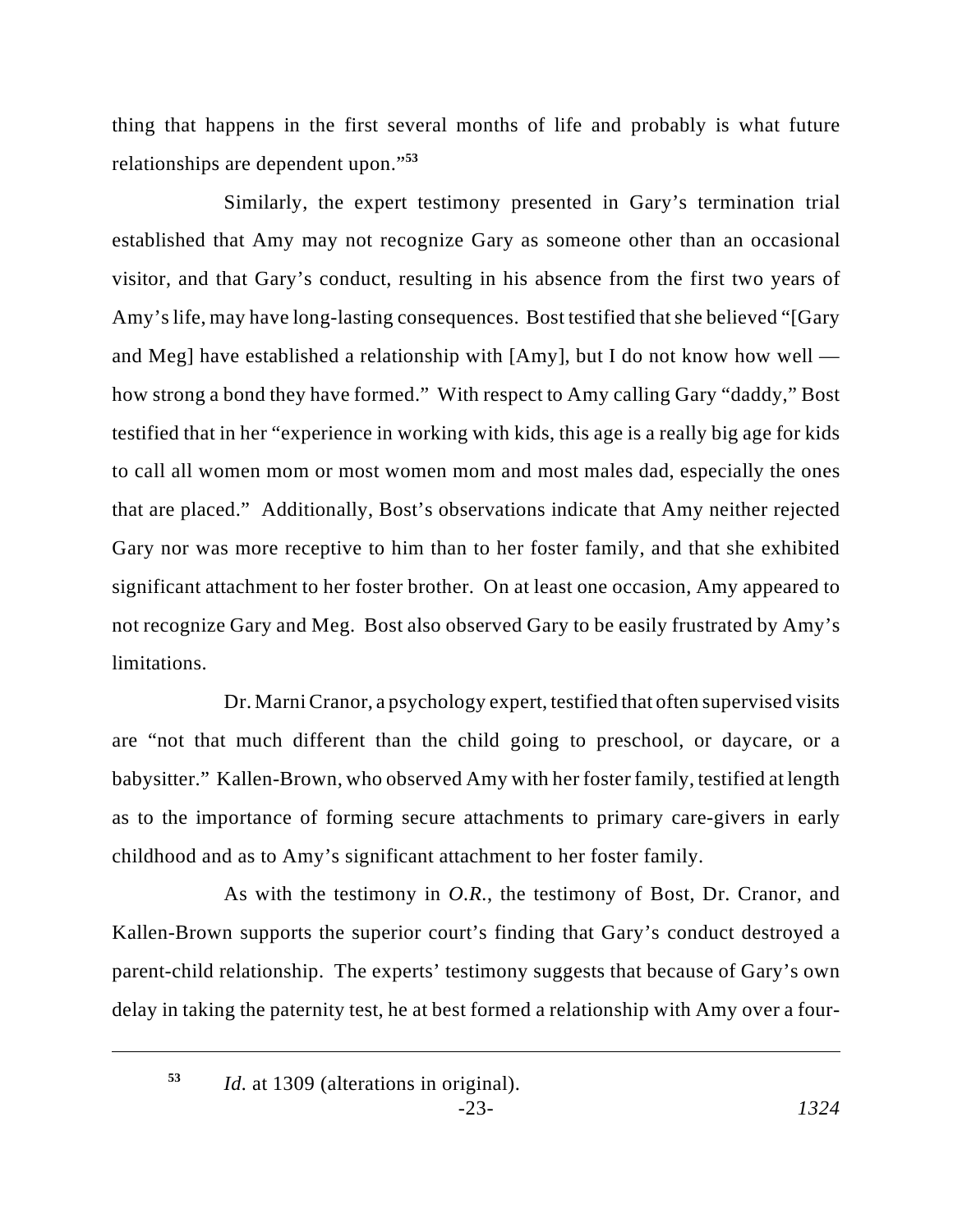month period in which he had supervised visits with her at OCS and RCPC, and that at worst Amy did not recognize Gary as an attachment figure. Therefore, we conclude that the superior court did not err in finding that Gary's conduct destroyed a parent-child relationship.

Because substantial evidence supports the superior court's finding that Gary had reason to know Jan's child was his, consciously delayed taking the paternity test, failed to express interest in parenting Amy until after paternity was established, and only began forming a relationship with her after she was two years old, we conclude the superior court did not clearly err in finding that Gary abandoned Amy within the meaning of AS 47.10.013 and that she therefore is a child in need of aid under AS 47.10.011(1).

# **B. The Superior Court Did Not Err in Finding that Gary Failed, Within a Reasonable Time, To Remedy the Conduct or Conditions in the Home that Placed Amy at Substantial Risk of Physical or Mental Injury.**

Gary argues that even if the court did not err in finding that he abandoned Amy, the court did err in finding there was clear and convincing evidence that he had not remedied, within a reasonable time, the conduct or conditions that placed her at substantial risk. He contends he met this requirement because he stated his desire to parent Amy after paternity was established, fulfilled his case plan requirements, began to develop a relationship with Amy within four months of establishing paternity, and has a nice home in a good neighborhood. The State responds that more is required of Gary "to remedy two years of abandonment" and that his "change of heart came too late for Amy." The State also argues that disrupting Amy's attachment to her foster parents could result in lifelong damage and granting Gary custody would place Amy at risk of Gary's violent nature.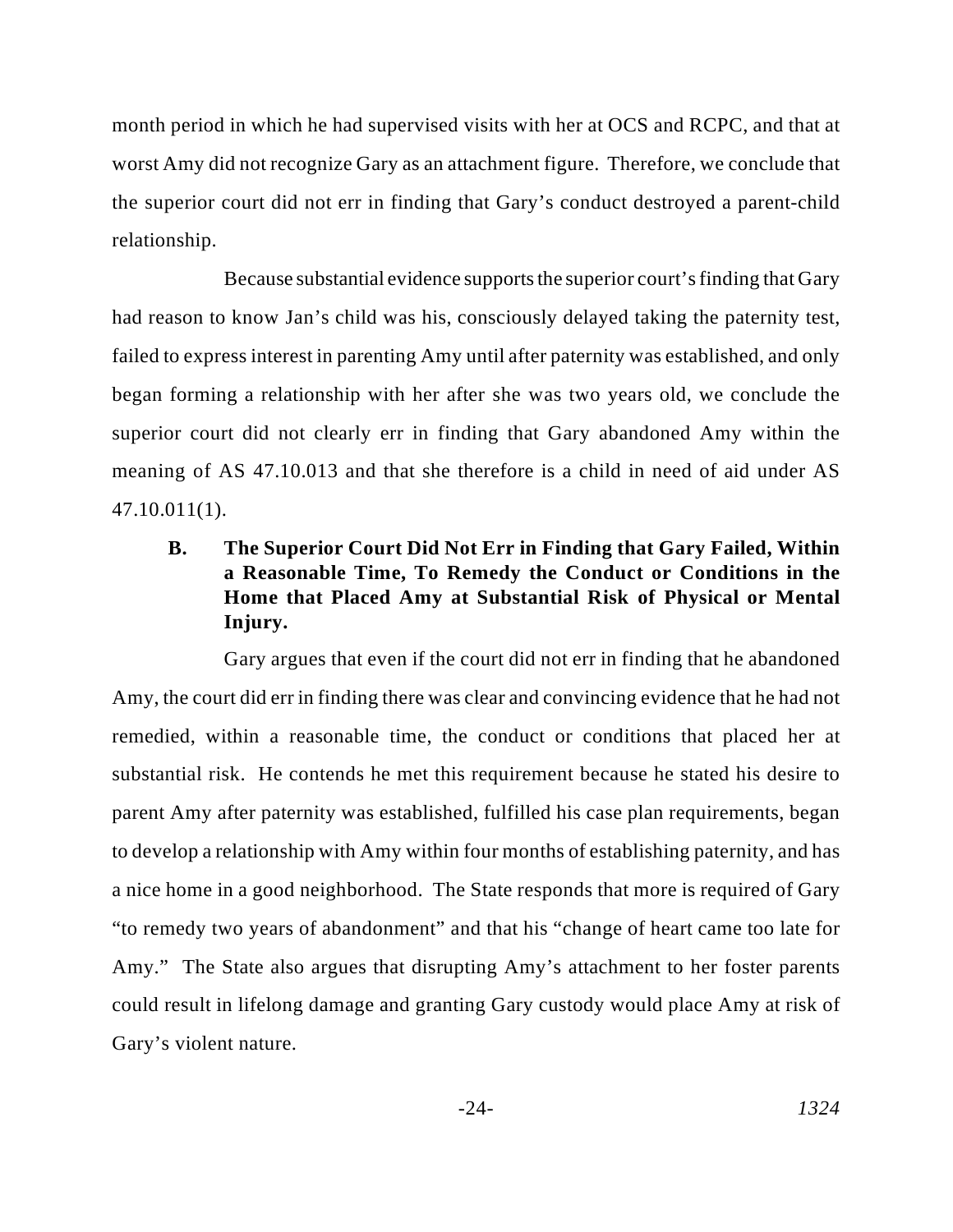In finding there was clear and convincing evidence that Gary had not met this requirement, the court stated that "[a]t this time, he could not remedy the lack of a parent-child relationship with [Amy] and his other issues in an amount of time that is reasonable for this young child." The court made various findings that supported its conclusion, including: Gary abused Jan, he "lacks patience and control over his aggressive impulses," there has been violence in Gary and Meg's relationship and they misrepresented this, and Gary's testimony regarding his drug use was not credible. Additionally, the court considered Amy's best interests, acknowledging her special needs and stating her health and developmental delays put her in a "particularly vulnerable position."

Before a court may terminate parental rights, it must find by clear and convincing evidence that the parent "(A) has not remedied the conduct or conditions in the home that place the child at substantial risk of harm; or (B) has failed, within a reasonable time, to remedy the conduct or conditions in the home that place the child at substantial risk so that returning the child to the parent would place the child at substantial risk of physical or mental injury."<sup>54</sup> In making this determination, "the court may consider any fact relating to the best interests of the child."<sup>55</sup> One such interest is the likelihood of returning the child to the parent within a reasonable time based on the child's age or needs.**<sup>56</sup>**

"Our cases indicate that a parent's willingness to resume parental duties does not 'remedy' abandonment if this change of heart comes too late for the parent to

AS 47.10.088(a)(2)(A)-(B). **54**

AS 47.10.088(b). **<sup>55</sup>**

AS 47.10.088(b)(1); *see also* AS 47.10.088(b)(2)-(b)(5) (listing additional **<sup>56</sup>** facts).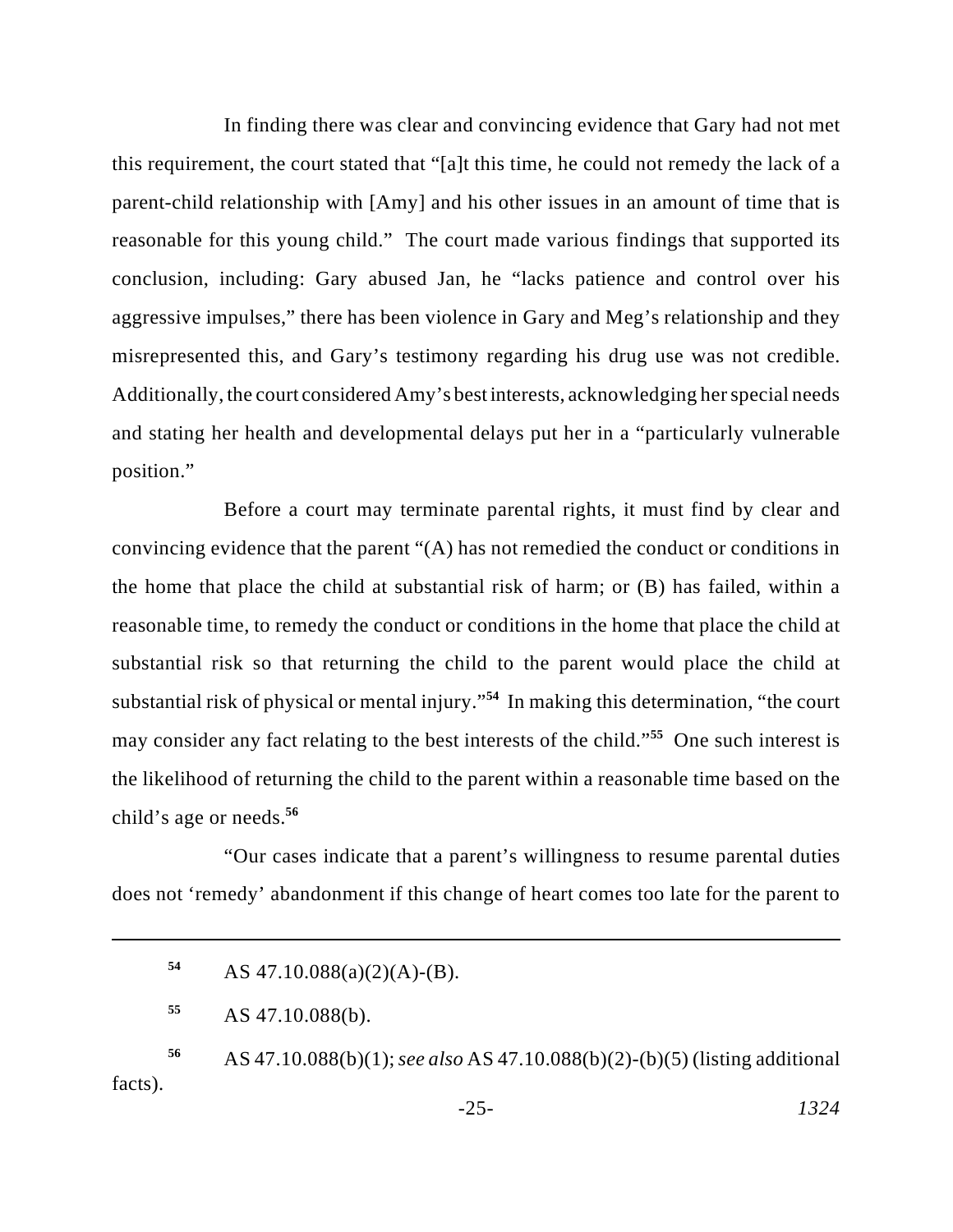bond with the child during the critical early phase of the child's life."<sup>57</sup> We have held that "where a young child has lived without the parent for a significant period of time, that in and of itself may be sufficient evidence to establish that reunification would put the child at 'substantial risk of . . . mental injury' within the meaning" of AS 47.10.088(a)(2)(B).**<sup>58</sup>**

In *M.W. v. State, Department of Health & Social Services*,<sup>59</sup> we held that a father had failed, within a reasonable time, to remedy abandonment where the father failed to contact the state for nearly one year after the child's birth and made no effort to establish a parental relationship with the child until over one year after her birth.**<sup>60</sup>** While there the father's paternity was not at issue, the reasoning in that case applies here because Gary knew that Jan had a baby who could be his and that OCS was trying to find him.

As with the father in *M.W.*, Gary failed to make contact with OCS until May 2007, when Amy was eighteen months old, and then failed to follow through with getting the paternity test until September 2007, when she was just shy of two years old. Also like the father in *M.W.*, Gary waited until Amy was over two years old before

*Id.* (stating that a "parent's attempt to resolve abandonment by reappearing **<sup>58</sup>** does not remedy the conduct unless the attempt occurs within a reasonable amount of time" (quoting *M.W.*, 20 P.3d at 1145) (internal quotation marks omitted)).

*Rick P. v. State, OCS*, 109 P.3d 950, 958 (Alaska 2005) (citing *M.W. v.* **<sup>57</sup>** *State, Dep't of Health & Soc. Servs.*, 20 P.3d 1141 (Alaska 2001)) (acknowledging expert testimony indicating it is "important for a child to bond with its parent in the 'early months' of its life," and legislative findings emphasizing "the importance of expediting the placement process for children under six years of age" (quoting *M.W.*, 20 P.3d at 1145) (internal quotation marks omitted)).

<sup>20</sup> P.3d 1141 (Alaska 2001). **<sup>59</sup>**

*Id.* at 1145. **<sup>60</sup>**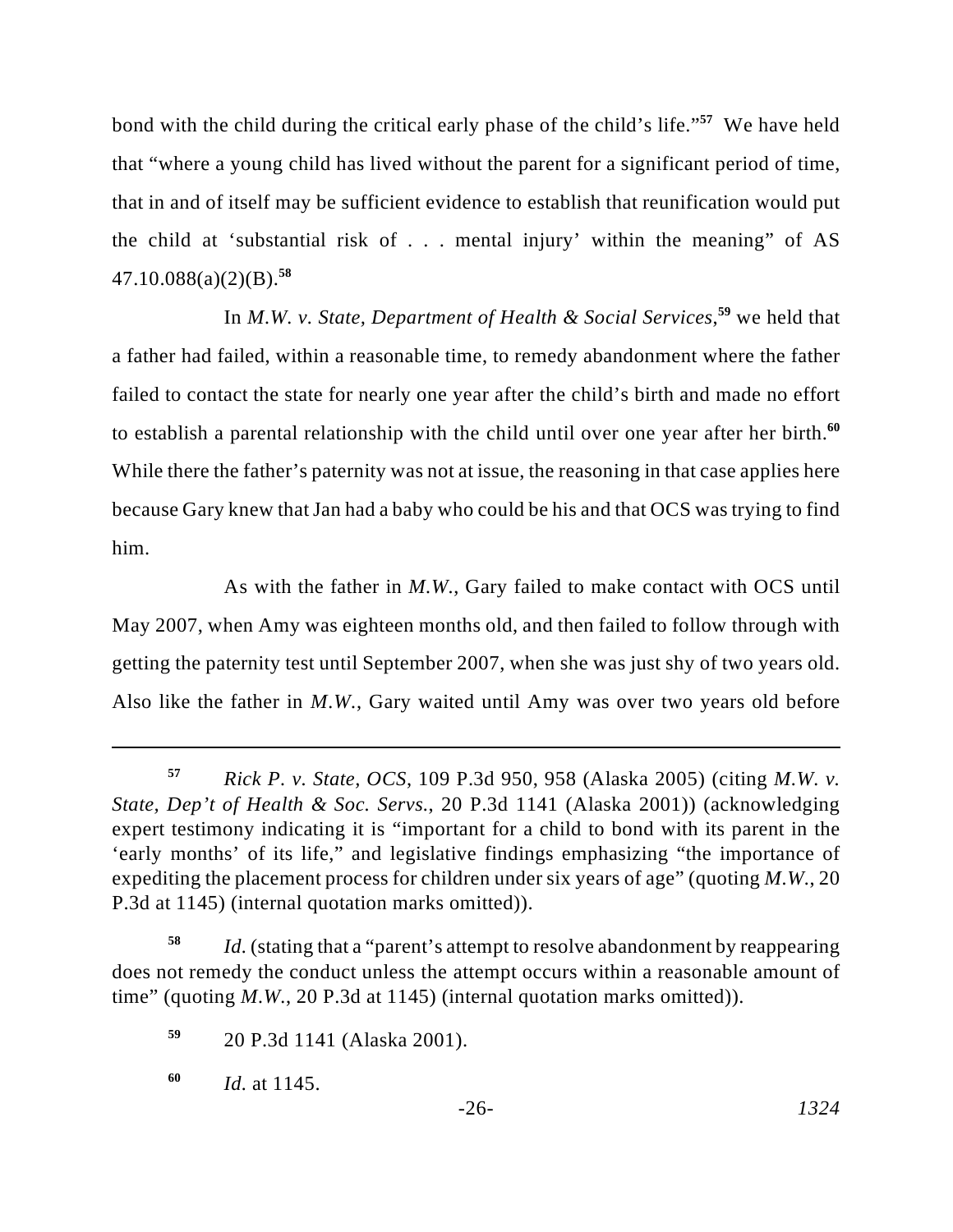stating any interest in parenting her. Thus, the superior court could reasonably find that Gary waited too long to remedy his abandonment.

Additionally, the record contains sufficient evidence to support the superior court's finding that Gary has aggression control problems that need to be addressed and given Amy's age, attachment to her foster family, and special needs, she could not wait for him to address these issues. Jan testified that Gary abused her during their relationship; Dwight testified that when he picked Jan up from Gary's she had bruises, that she told him Gary abused her, and that Gary had threatened him; Amy's foster mother testified that when she dropped Amy off with Gary for a visit, he intimidated her; Meg testified that Jan had told her Gary abused Jan and that this caused Meg to call the police for protection; Gary testified that he thought Meg's violence toward him was "justified"; and Gary admitted his relationship with Jan was violent "to an extent" due to drug use. Hay testified she would now recommend that Gary attend a nine-month alternatives to violence course because of Jan's allegations and Hay's conversations with Marks, which indicated it was common knowledge in Nenana that Gary abused Jan. Though the court stated it was not sure that a nine-month course would be necessary, it found that Gary could not remedy his aggression control issues within a reasonable time for Amy given her special needs, age, and attachment to her foster family.

Although the record also contains evidence supporting Gary's claims that he has made strides toward improving his quality of life and parenting skills,<sup>61</sup> we

Bost testified that Gary exhibited some good parenting behaviors in visits **<sup>61</sup>** and that RCPC could teach further skills. Bost's family assessment of Gary and Meg noted that Gary has "been visiting weekly" since meeting Amy in December 2007, that Gary reports "he will do whatever he has to in order to gain custody of [Amy]," and that they live in a well-furnished home in a good neighborhood and are both employed. Meg and Gary testified they have not had any further incidences of violence and that because (continued...)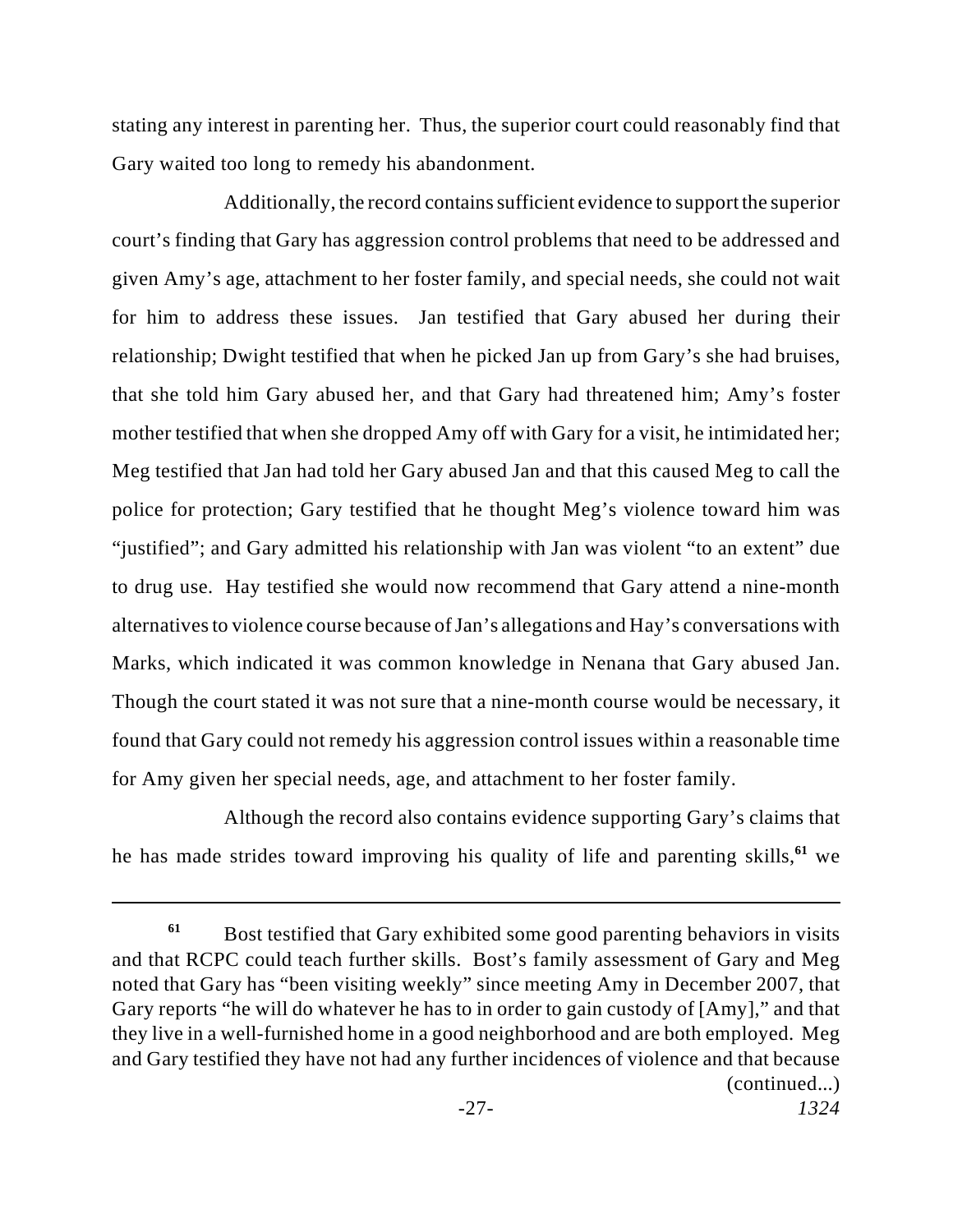conclude the superior court did not clearly err in finding Gary failed to remedy, within a reasonable time, his abandonment of Amy.<sup>62</sup> Substantial evidence supports the court's finding that Gary's change of heart came too late: Gary was not a part of Amy's life for her first two years as a result of his own choices, and he only stated a desire to parent her after paternity was established, at which point she was twenty-five months old. There is sufficient evidence of Gary's unresolved aggression problems to support the superior court's finding that Gary could not remedy his lack of a parent-child relationship within a reasonable time for Amy given her age and special needs — he would at least need to be reevaluated for domestic abuse history and might need to attend treatment for up to nine months.**<sup>63</sup>**

# **C. The Superior Court Did Not Err in Finding the State Made Active Efforts To Provide Remedial and Rehabilitative Services To Prevent the Breakup of the Indian Family and These Were Unsuccessful.**

Gary contends the superior court erred in finding that OCS met its active

efforts burden under ICWA because OCS failed to provide collateral information about

<sup>(...</sup>continued) **<sup>61</sup>** of Meg, Gary has not used drugs in around two years.

Gary raises a new argument in his reply brief, claiming that "if there was **<sup>62</sup>** any failure to remedy [his abandonment], the record clearly shows that it was OCS's failure to provide active efforts, not any lack of effort on Gary's part." This argument lacks merit for the reasons stated in the text following this note. Further, because Gary did not raise this argument in his opening brief, we consider it waived. *See Sumner v. Eagle Nest Hotel*, 894 P.2d 628, 632 (Alaska 1995).

*See* AS 47.10.088(b)(1); *see also Carl N. v. State, Dep't of Health & Soc.* **<sup>63</sup>** *Servs., Div. of Family & Youth Servs.*, 102 P.3d 932, 936 (Alaska 2004) (concluding that where expert testimony indicated it would be at least two years before the father could be reunited with the child and where evidence in the record indicated the child needed to achieve stability and permanence, "the superior court could reasonably find, as it did, that [the father's] recent efforts were 'too little, too late' ").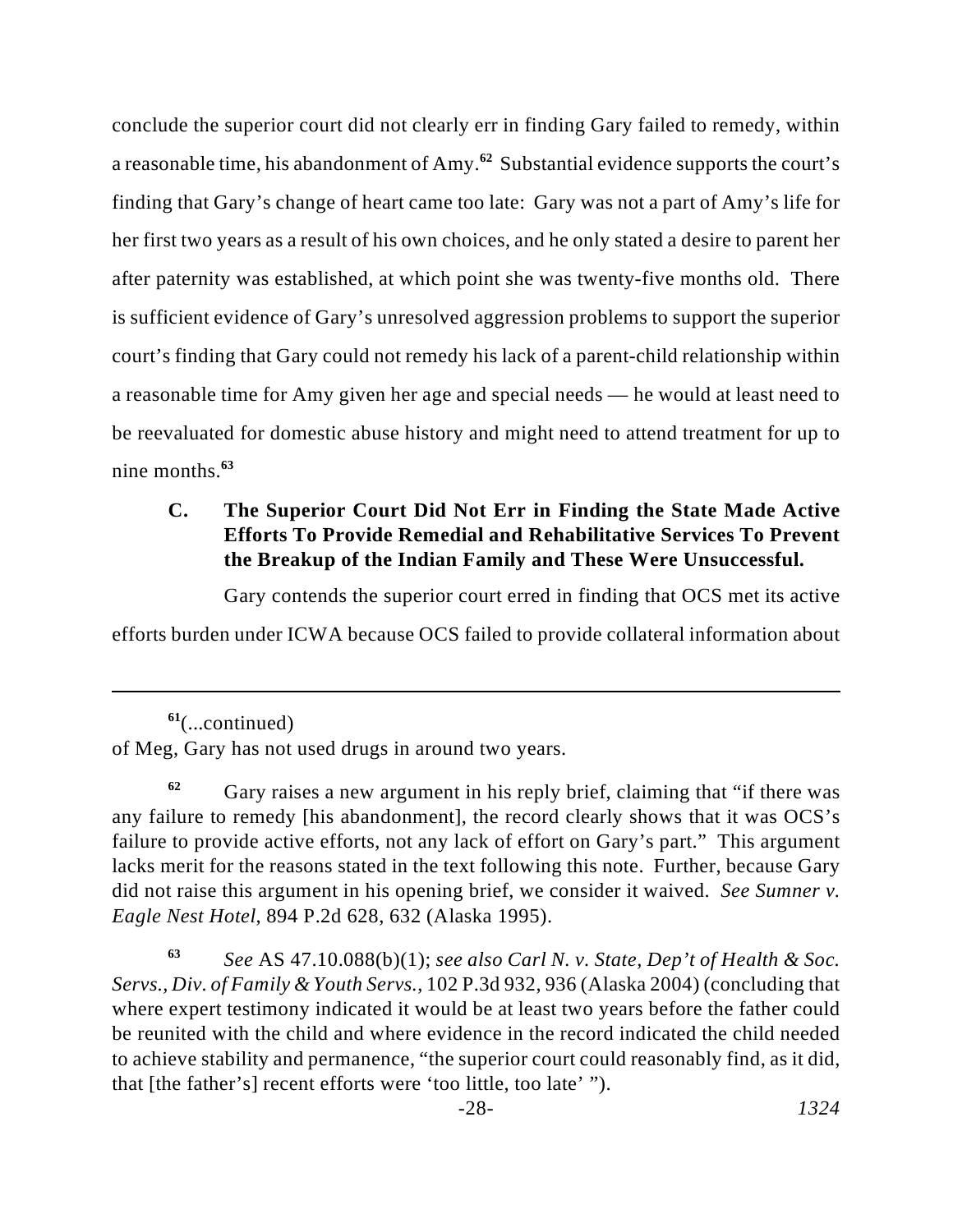his alleged abuse of Jan in a timely manner and "to undertake an active reunification plan." The State disputes both of these points, arguing Gary's own failure to step forward and assume responsibility for parenting Amy caused the "short window" of opportunity to complete a case plan, and his own failure to be honest with Hay led to her unsuccessful behavioral assessment.

In its oral findings, the court found OCS had proven by clear and convincing evidence that it had met its active efforts requirement. It found that "OCS was dogged in their efforts to try to locate [Gary]," and that his response was "very slow" and he "missed appointments and missed appointments." The court stated, "during all of that time, I believe that he knew he had a child out there that he had left . . . abandoned." In its written findings and order, the court further found:

> The department has provided [Gary] with a substance abuse assessment and a behavioral assessment, and with parenting education and visitation in addition to the paternity testing that established [Gary's] biological paternity of [Amy]. Prior to that, the department exerted more than active efforts in attempting to locate [Gary] . . . . [and Gary] sabotaged the behavioral assessment by providing Ms. Hay with false and deceptive descriptions of his history with [Jan], preventing her from making the recommendation that was appropriate for him in this case.

Under ICWA, before terminating parental rights the court must find by clear and convincing evidence "that active efforts have been made to provide remedial services and rehabilitative programs designed to prevent the breakup of the Indian family and that these efforts have proved unsuccessful."<sup>64</sup> We have held that " 'no pat formula'

**<sup>64</sup>**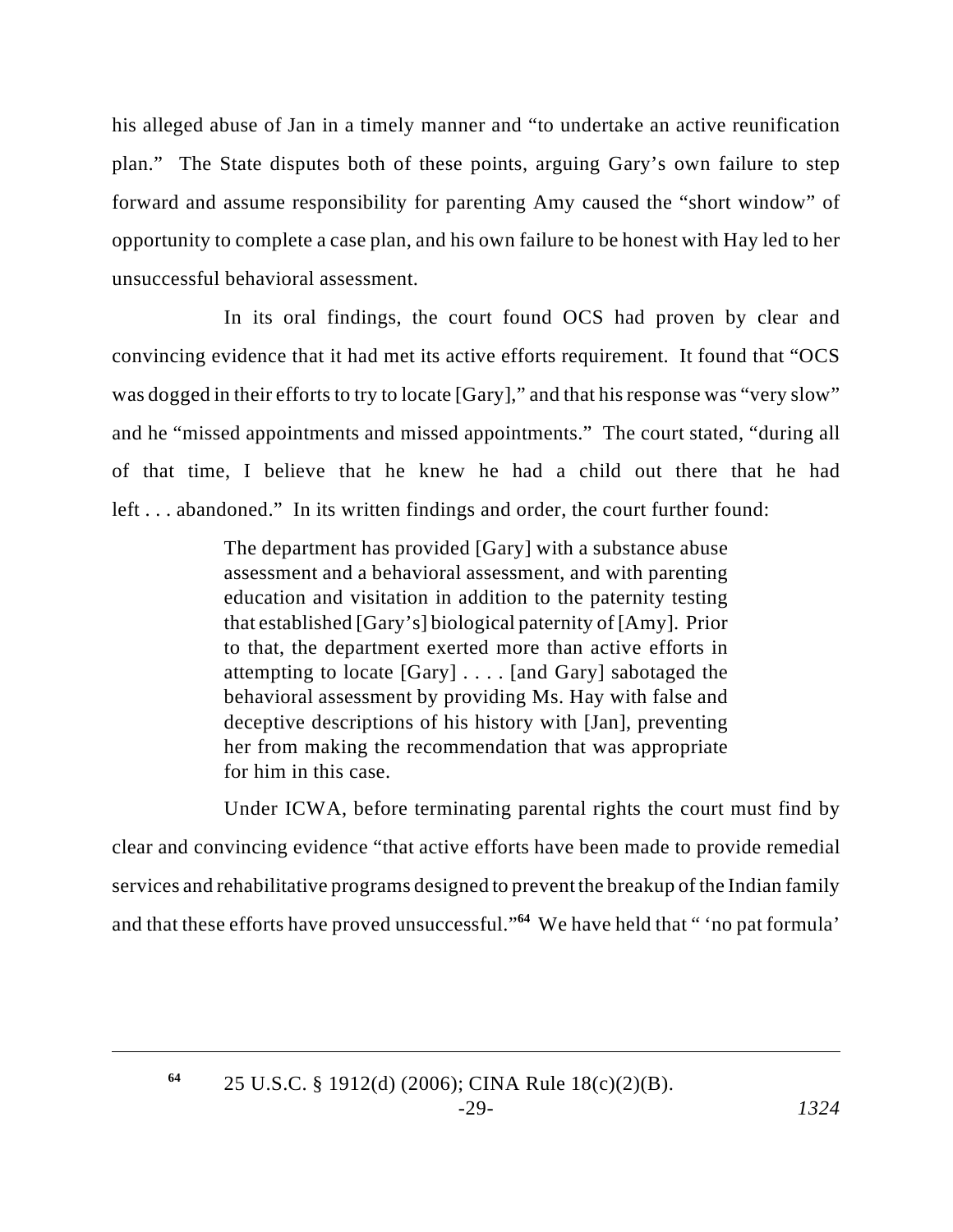exists for distinguishing between active and passive efforts."<sup>65</sup> However, we have recognized certain distinctions: passive efforts include drawing up a case plan and leaving the client to develop his own resources to satisfy it; whereas active efforts include "tak[ing] the client through the steps of the plan," for example, by helping the client develop the "parenting skills necessary to retain custody of [the] child."**<sup>66</sup>** Establishing paternity where it had been in doubt triggers the State's "active efforts" duty. The parent's willingness to cooperate in carrying out a case plan is relevant to **<sup>67</sup>** determining if the State met its "active efforts" burden.**<sup>68</sup>**

The record contains substantial evidence supporting the superior court's finding that OCS made active efforts to provide Gary with remedial and rehabilitative services regarding domestic abuse and that Gary's misrepresentations prevented Hay from making an appropriate recommendation. To meet its active efforts burden, OCS needed not only to require Gary to undergo a domestic abuse history assessment, but also to provide the services for him to do so. Hay testified that she interviewed Gary, talked to Meg on the phone, looked up criminal histories and civil complaints for both, had Gary complete two behavior inventories (one on acts done to him and one on his own actions), and met with him for one and one-half hours. She stated in her assessment that

*Id.* (citing CRAIG J. DORSEY, THE INDIAN CHILD WELFARE ACT AND LAWS **<sup>66</sup>** AFFECTING INDIAN JUVENILES MANUAL 157-58 (1984)).

*T.F. v. State, Dep't of Health & Soc. Servs.*, 26 P.3d 1089, 1094-95 (Alaska **<sup>67</sup>** 2001) (stating until paternity was established, the state had no active efforts duty); *see also* 25 U.S.C. § 1903(9) (excluding "the unwed father where paternity has not been acknowledged or established" from the definition of "parent").

*A.A. v. State, Dep't of Family & Youth Servs.*, 982 P.2d 256, 261 (Alaska **<sup>65</sup>** 1999) (quoting *A.M. v. State*, 945 P.2d 296, 306 (Alaska 1997)).

*A.A.*, 982 P.2d at 262. **<sup>68</sup>**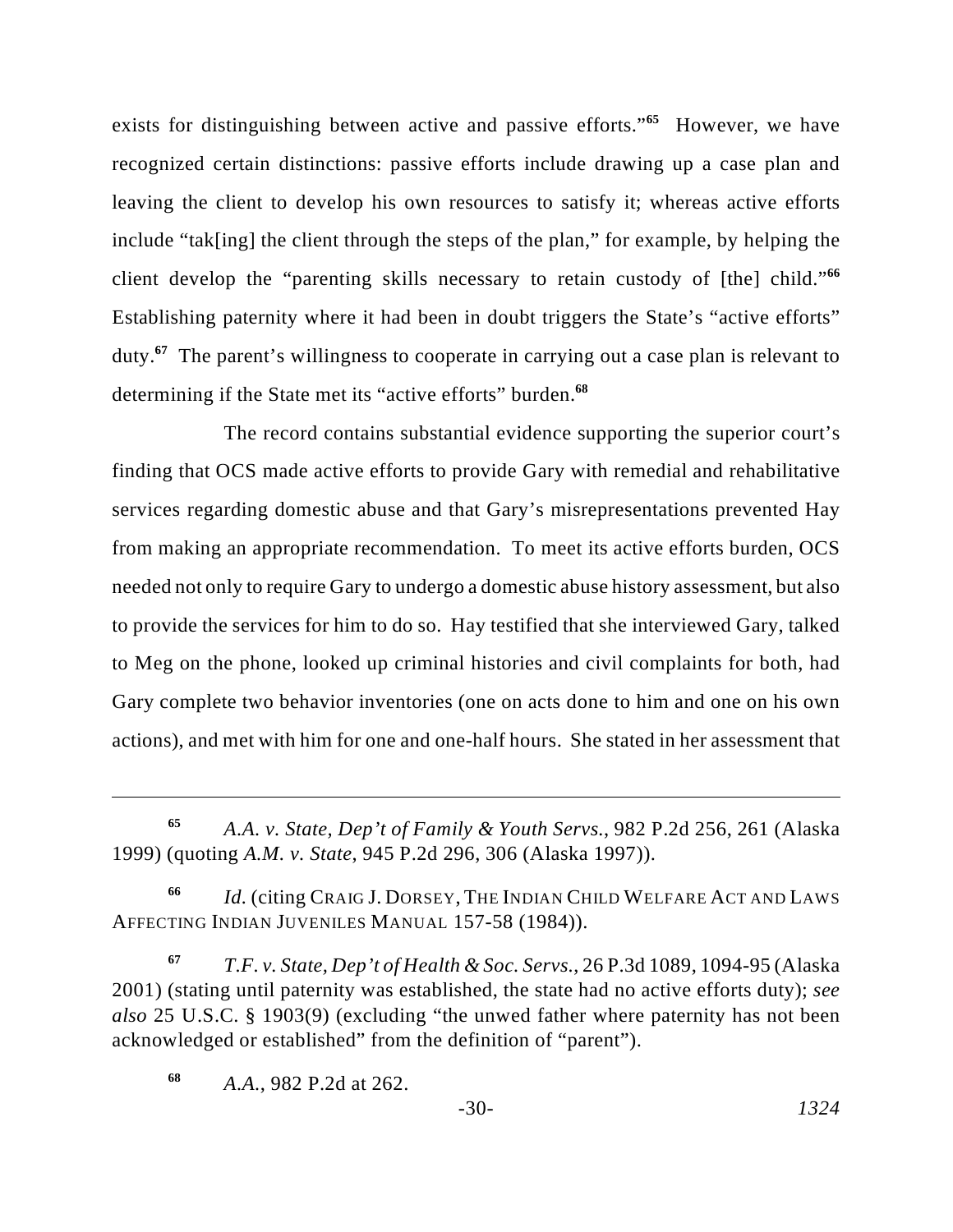Gary admitted there had been one fight with Jan, and that she had tried to find Jan to verify this but was unsuccessful. Hay also testified that she did not rely solely on the letters purportedly written by Jan in revising Gary's behavioral assessment and recommendation; instead, she relied on her conversations with Lee, who told her there were allegations of abuse, and with Marks, who informed her it was common knowledge in Nenana that Gary abused Jan.

Additionally, Hay testified that Gary had "denied any violence or abuse" in his relationships with Jan. She also testified that Gary was "inconsistent on his paperwork" regarding his criminal history and that this made it "hard to believe that [he was] being consistent with everything else."

Though OCS's failure to give Gary the letters earlier, assuming it could have done so, is not commendable, based on this testimony the superior court could reasonably find that OCS made active efforts to provide Gary with remedial services for domestic abuse.<sup>69</sup> The superior court could also reasonably find based on this testimony that Gary misrepresented his domestic abuse history to Hay, thereby preventing her from making an appropriate recommendation and causing the remedial services to be unsuccessful.

Gary also complains that OCS failed to make active efforts because it did not provide a case plan with Kallen-Brown's recommendations for a slow transition and overnight visits, and it gave him only a "short window" of time to complete his plan. He asserts he complied with "every other aspect of his case plan." Our prior opinions demonstrate that where a parent causes OCS to delay in providing services, such as by

*Cf. Winston J. v. State, Dep't of Health & Soc. Servs., Office of Children's* **<sup>69</sup>** *Servs.*, 134 P.3d 343, 347 (Alaska 2006) (clarifying in the context of the state's less demanding duty to provide reasonable efforts under AS 47.10.086 that "the law does not require perfect efforts").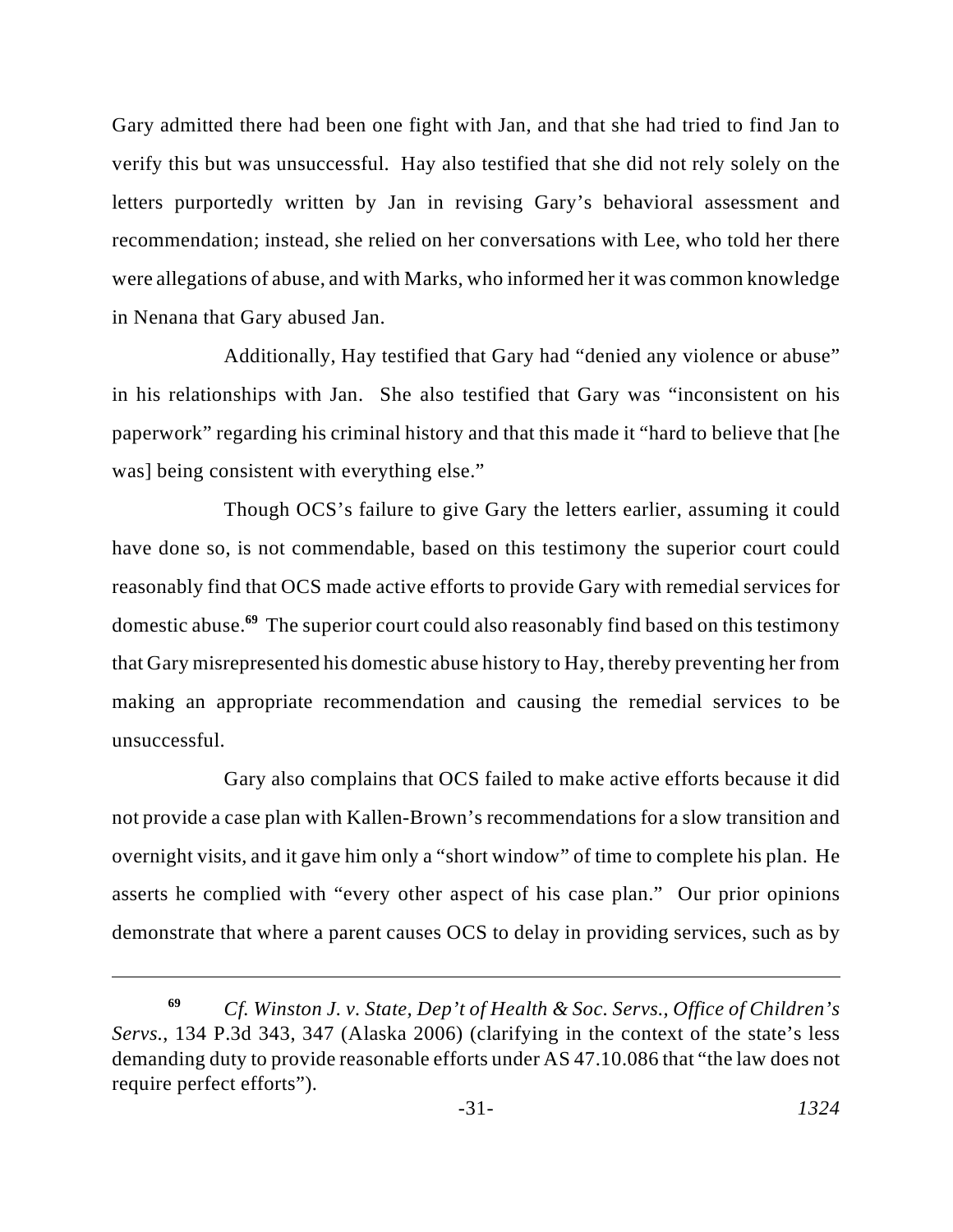refusing to take a paternity test, OCS is not responsible for the resulting shortened window of time the parent has to complete the services.<sup>70</sup> The record contains evidence supporting Gary's claim that he largely complied with his case plan;<sup>71</sup> however, there is substantial evidence to support the superior court's finding that Gary's own delay in establishing paternity and showing interest in parenting Amy has placed her in a "particularly vulnerable position," and that given her age and special needs, OCS needed more time to provide Gary with the services he needed to be ready to care for Amy. As previously discussed, the record contains substantial evidence that Gary knew Jan had a child that might be his, that OCS was looking for him and he needed to take a paternity test, and that he missed a paternity test appointment and delayed taking the test. OCS did not have a duty to provide active efforts until paternity was established, and once it was established, OCS immediately developed a case plan for Gary. To the extent that OCS gave him a short window of opportunity to complete the case plan, it was short because of Gary's decision to wait two years to establish paternity, as well as because of Amy's age and special needs.

*See G.C. v. State, Dep't of Health & Soc. Servs., Div. of Family & Youth* **<sup>70</sup>** *Servs.*, 67 P.3d 648, 654 n.23 (Alaska 2003) (concluding DFYS had limited time in which to meet its reasonable efforts requirement under AS 47.10.086 because the child had "been in foster care for a significant period of time" and "[b]ecause allowing additional time for DFYS to provide [the father] with reunification services would not have been in [the child's] best interests"); *T.F. v. State, Dep't of Health & Soc. Servs.*, 26 P.3d 1089, 1094 (Alaska 2001) (declining to delay the termination of parental rights so a father would have more time to demonstrate fitness where he had caused the delay in paternity testing).

He attended most of the scheduled visits with Amy and completed a **<sup>71</sup>** substance abuse assessment, a domestic abuse history evaluation and behavioral assessment, and a family assessment.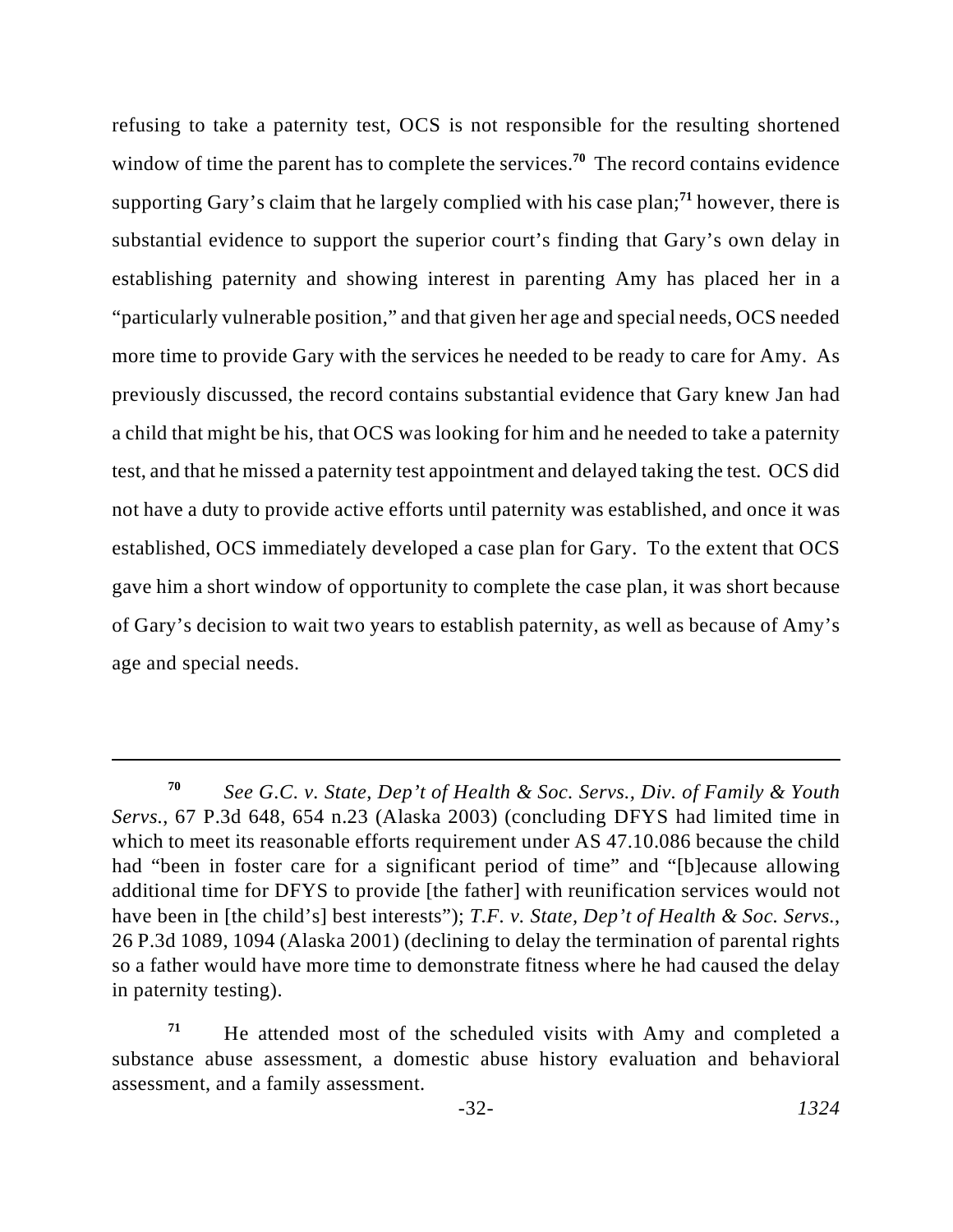We therefore conclude the superior court did not clearly err in finding that OCS met its active efforts duty.

## **D. The Superior Court Did Not Err in Finding Beyond a Reasonable Doubt that Granting Gary Custody Would Likely Result in Serious Emotional or Physical Damage to Amy.**

Gary argues the superior court erred in finding there was evidence beyond a reasonable doubt that granting him custody would likely result in serious damage to Amy. He argues the "record contains scant evidence" to support the superior court's finding that Gary lacks patience and has a proclivity for violence. Gary also contends the testimony indicated that Amy is "a resilient child," and that the various experts "could not predict or quantify if she would suffer harm if moved to Gary's home." The State replies by arguing there was sufficient evidence to support the superior court's findings that Gary has a violent nature and that removing Amy from her foster family would cause severe damage to her.

The superior court found there was evidence beyond a reasonable doubt, including expert testimony, that granting Gary custody would likely result in serious emotional or physical damage to Amy. The court based this conclusion on two findings: (1) Gary lacks patience and is inclined to use violence, and (2) Amy would suffer serious emotional damage if removed from her foster parents, with whom she has lived since she was an infant. Regarding Gary's nature, the court stated from the bench it believed "there was violence in [Gary and Jan's] relationship" based on Jan's testimony, as confirmed by that of Hay and Meg.

ICWA and CINA Rule 18 require the court to find beyond a reasonable doubt, including by expert testimony, that the parent's custody of the child would likely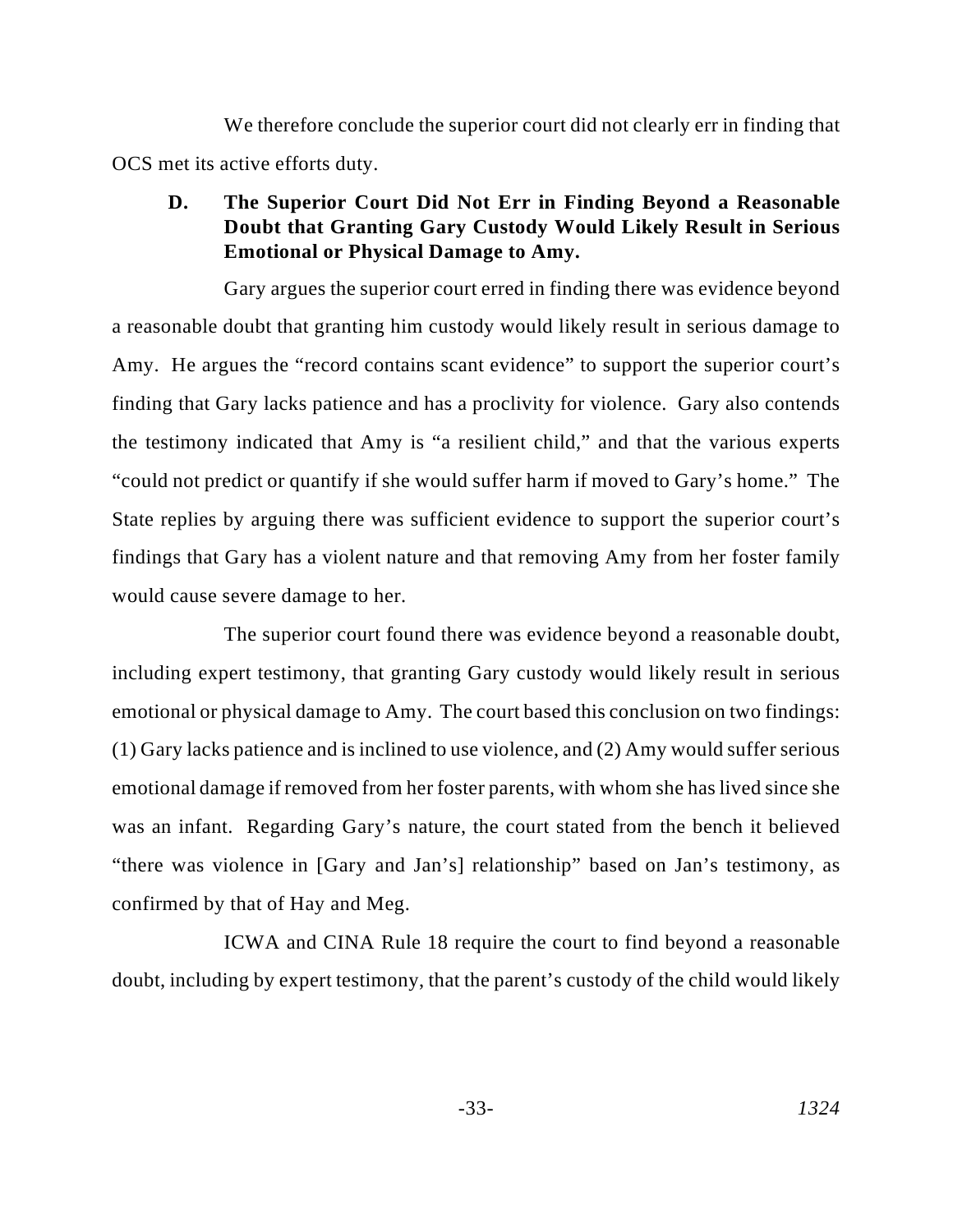result in serious emotional or physical damage to the child.<sup>72</sup> The court must "focus on the risk of future harm  $\ldots$  rather than on the infliction of past injury.<sup>73</sup> Proof of the likelihood of such future harm "must include qualified expert testimony based upon the particular facts and issues of the case."<sup>74</sup> However, ICWA "does not require that the experts' testimony provide the sole basis for the court's conclusion."<sup>75</sup> We have held that a child's close ties to foster parents may "properly be considered as relevant evidence bearing on the issue of likely emotional harm."<sup>76</sup> But "mere evidence that a willing

25 U.S.C. § 1912(f) (2006); CINA Rule 18(c)(4). **<sup>72</sup>**

*L.G. v. State, Dep't of Health & Soc. Servs.*, 14 P.3d 946, 950 (Alaska **<sup>73</sup>** 2000) (quoting *E.M. v. State, Dep't of Health & Soc. Servs.*, 959 P.2d 766, 771 (Alaska 1998)) (internal quotation mark omitted). "Proof that a parent's continued custody of [his child] is likely to cause [her] serious harm requires both proof that the parent's conduct is likely to harm the [child], and proof that it is unlikely that the parent will change [his] conduct." *Id.* (citing *In re Termination of Parental Rights of T.O.*, 759 P.2d 1308, 1310-11 (Alaska 1988)).

*E.A. v. State, Div. of Family & Youth Servs.*, 46 P.3d 986, 991 (Alaska **<sup>74</sup>** 2002) (citing 25 U.S.C. § 1912(f); *C.J. v. State, Dep't of Health & Soc. Servs.*, 18 P.3d 1214, 1218 (Alaska 2001)) (holding expert testimony meets this standard though the expert had no contact with the parent where the expert had "substantial contact" with the child and where the expert's testimony is specific to the child's behavior and needs); *see also L.G.*, 14 P.3d at 950 (explaining the court may find the parent's conduct is likely to harm the child and it is unlikely the parent will change his conduct "through the testimony of a single expert witness, by aggregating the testimony of expert witnesses, or by aggregating the testimony of expert and lay witnesses" (internal footnotes omitted)).

*E.A.*, 46 P.3d at 992. **<sup>75</sup>**

*A.M. v. State*, 891 P.2d 815, 826 (Alaska 1995), *overruled on other grounds* **<sup>76</sup>** *by In re S.A.*, 912 P.2d 1235, 1239 (Alaska 1996), *superseded on other grounds by statute*, ch. 99, §§ 1(b)(2)(B), SLA 1998; *see also State, Dep't of Health & Soc. Servs., Div. of Family & Youth Servs. v. M.L.L.*, 61 P.3d 438, 442 (Alaska 2002) (declining to (continued...)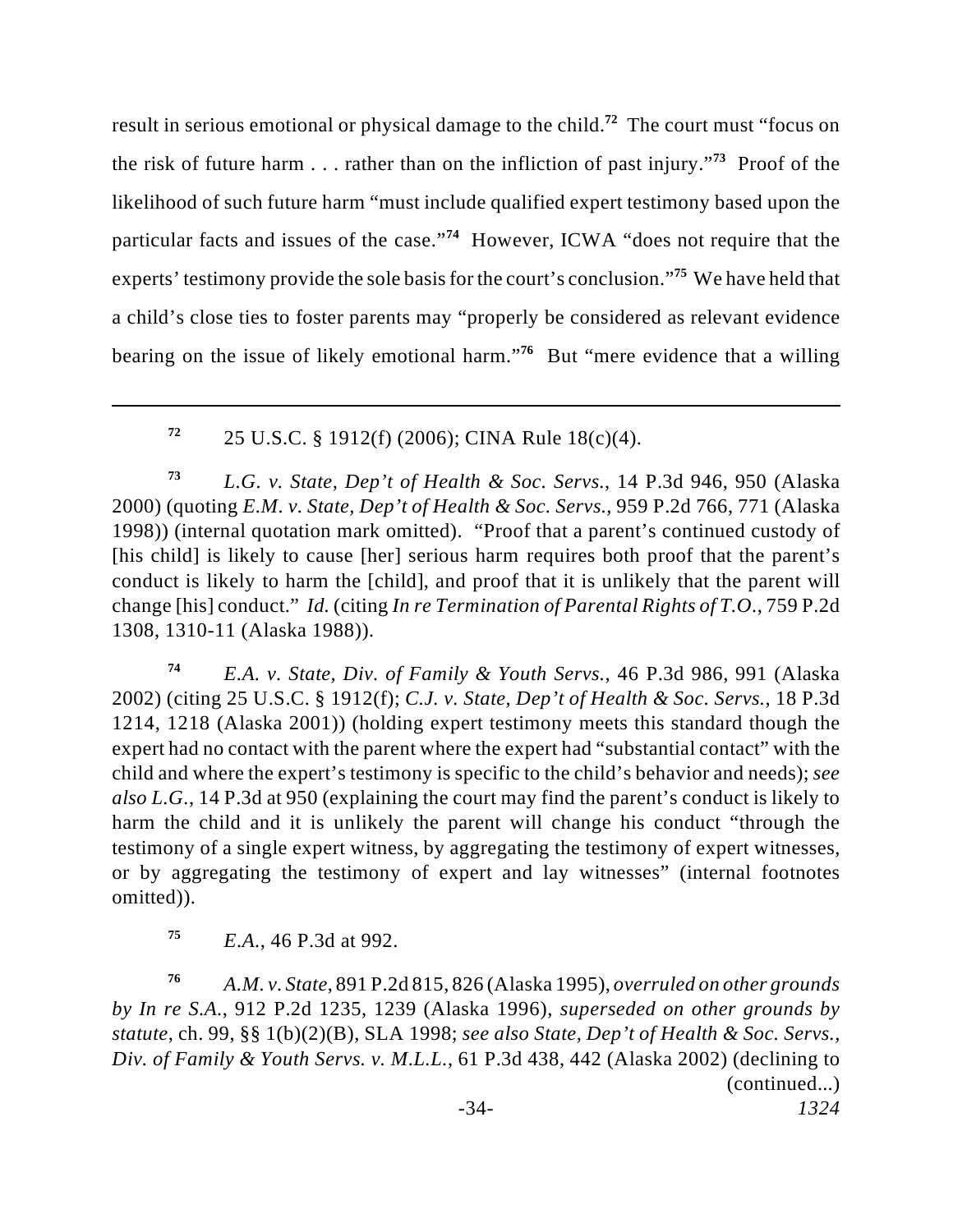custodian other than the parent would do a better job than the parent does not in itself suffice to support a finding of likely emotional harm."**<sup>77</sup>**

In *State, Department of Health & Social Services, Division of Family & Youth Services v. M.L.L.*, we concluded insufficient evidence existed to find likely damage beyond a reasonable doubt where: (1) the parent had been sober for over three years, (2) the parent had maintained a stable and violence-free relationship, (3) the parent had maintained a clean home, and (4) the expert testimony "left room for doubt as to whether [the mother] and her new husband would be able to safely care for the children."<sup>78</sup> In that case, a mental health expert testified that persons with the mother's diagnosis were treatable and her diagnosis did not necessarily rule her out as a parent; another expert testified that while the mother lacked many basic parenting skills, the expert's ultimate recommendation was to increase visits between the children and the mother.<sup>79</sup> There, we concluded that though "this testimony did not constitute an

*See M.L.L.*, 61 P.3d at 443-44; *see also J.J. v. State, Dep't of Health & Soc.* **<sup>78</sup>** *Servs., Div. of Family & Youth Servs.*, 38 P.3d 7, 9-11 (Alaska 2002) (reversing the superior court's finding beyond a reasonable doubt that placement with the mother would likely result in serious damage to the children where the evidence showed the mother had complied with her case plan, had found a safe living environment and entered a sober and supportive relationship, had remained sober for nearly one year before trial, the expert on which the state relied had not met with or interviewed the mother or the children, and the children were not in a permanent placement).

*M.L.L.*, 61 P.3d at 444-45. **<sup>79</sup>**

<sup>(...</sup>continued) **<sup>76</sup>**

decide whether ICWA requires courts to consider the child's bonds with her foster parents in deciding if granting the parent custody will likely result in serious damage "[b]ecause the superior court considered the potential harm that the children would suffer from the severing of their bonds with their foster mother").

*A.M.*, 891 P.2d at 826. **<sup>77</sup>**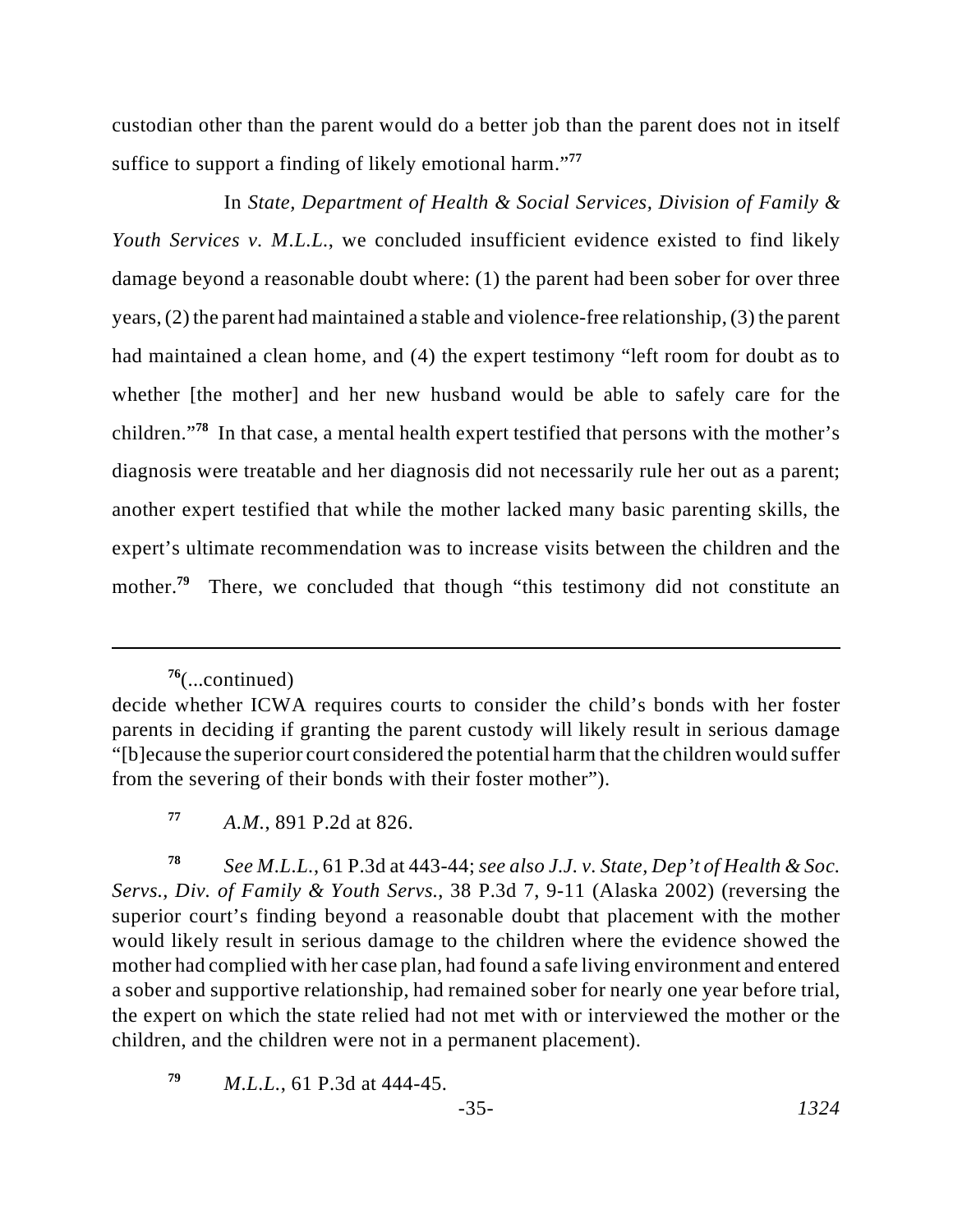endorsement of granting custody [to the parent], it also was not a recommendation that her parental rights be terminated."**<sup>80</sup>**

Similarly, here, the record contains evidence that Gary (1) had not used methamphetamine in around two years as of December 2007; (2) has maintained a violence-free relationship with Meg since 2005, has a clean and safe home, and is employed; and (3) has largely complied with the case plan OCS had established for him before Hay's revised behavior assessment.

Additionally, the expert testimony leaves some doubt as to the effect on Amy of removing her from her foster parents. Keri Herning, Amy's occupational therapist, testified that when she first started seeing Amy at eight months, Amy "had pretty significant delays in her fine motor abilities, and also in her oral motor abilities," but that Amy has "been consistently making gains." But on cross-examination, Herning testified that a supportive care-giver could learn the techniques needed to help the child and that she could not be certain that bringing in a new care-giver would halt Amy's progress. Dr. Mark Hannibal, who evaluated Amy for genetic defects, testified that because of Amy's developmental and health delays, the most important elements for optimizing her ability to continue making gains are "consistent care and consistent evaluations."

Dr. Cranor testified that a child with difficulty self-quieting and being comforted, like Amy, is "going to be much more vulnerable and is going to require a higher level of care in terms of trying to make any change if a change is going to be made. And I would expect that it will be much more difficult for this child to adjust to any kind of change." But on cross-examination she admitted she had not met Amy and there are ways to lessen the trauma of transition.

*Id.* at 445. **<sup>80</sup>**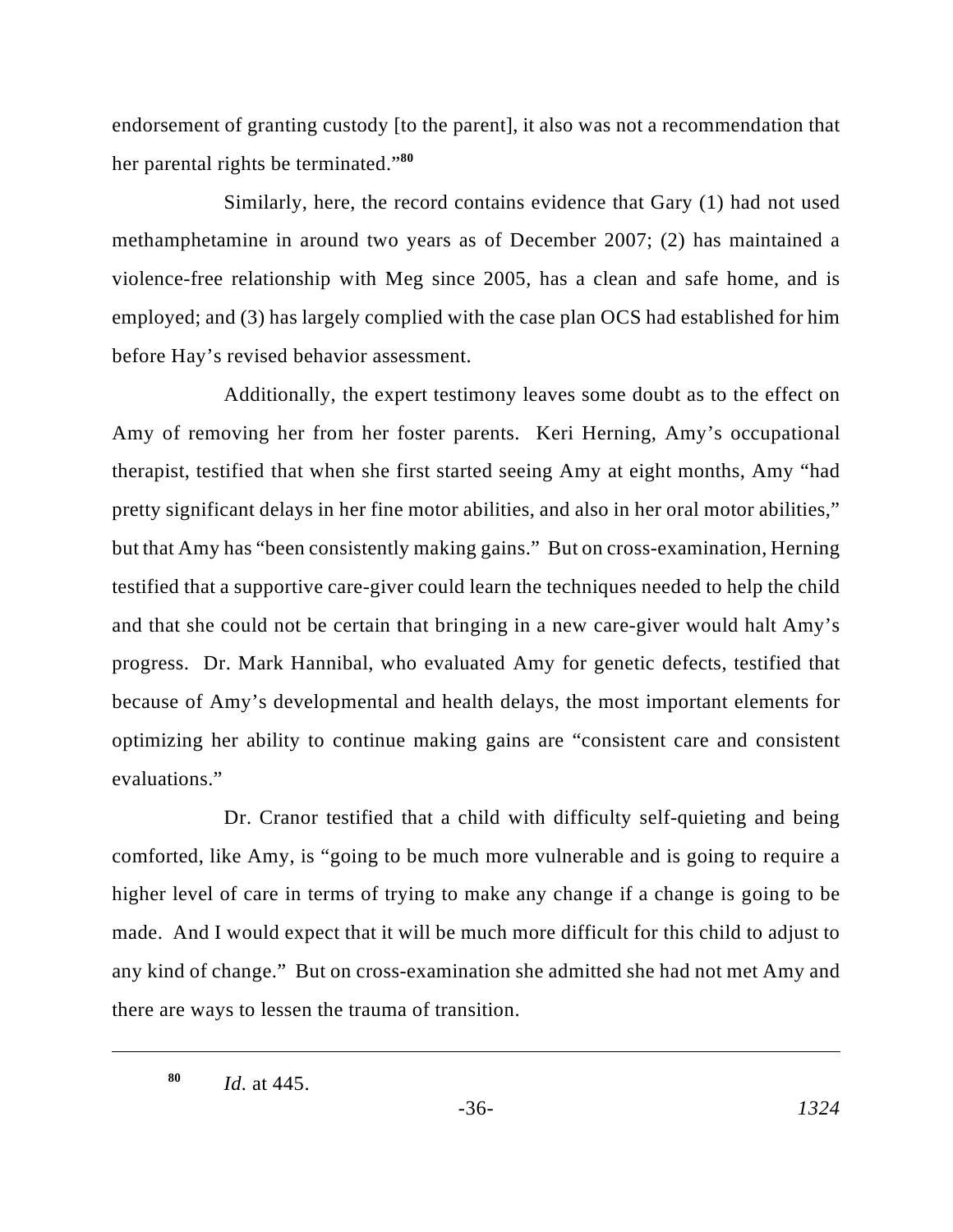Finally, Kallen-Brown testified that after observing Amy with her foster family in their home, she concluded that removing Amy from this home would be "likely to have permanent and lasting consequences" and that therefore, "it would be [her] professional opinion to recommend against it." She testified that ideally a transition would occur over a long period of time, with a gradual increase to overnight visits, and that under such conditions it is possible Amy could form "some sort of healthy attachment" to Gary. On cross-examination, however, Kallen-Brown admitted she had not observed Amy with Gary, and that she could not "guarantee" that granting Gary custody would result in "adverse effects [on Amy] for the rest of her life."

None of these experts recommended terminating parental rights,<sup>81</sup> nor did any testify to a certainty that Amy would stop making gains or suffer serious emotional harm if placed in Gary's custody. However, we conclude the record contains sufficient evidence to support the superior court's finding that Gary has unresolved aggression control and violence issues, and substantial evidence to support the court's finding that Amy's attachment to her foster family, age, and special needs render her particularly vulnerable. The court heard extensive testimony alleging Gary abused Jan and indicating Gary has a violent, aggressive nature.<sup>82</sup> In particular, Jan testified that during the relationship and while knowing she was pregnant, Gary punched, kicked, and hit her in the face and abdomen; threatened to kill her; called her a "stupid native"; and pushed her down, causing her to shatter her elbow.

An expert's recommendation that parental rights be terminated is **<sup>81</sup>** "something that [we have] found instructive." *Id.* at 445 (citing *J.J. v. State, Dep't of Family & Youth Servs.*, 50 P.3d 395, 402 (Alaska 2002)).

*See supra* Part IV.B. **<sup>82</sup>**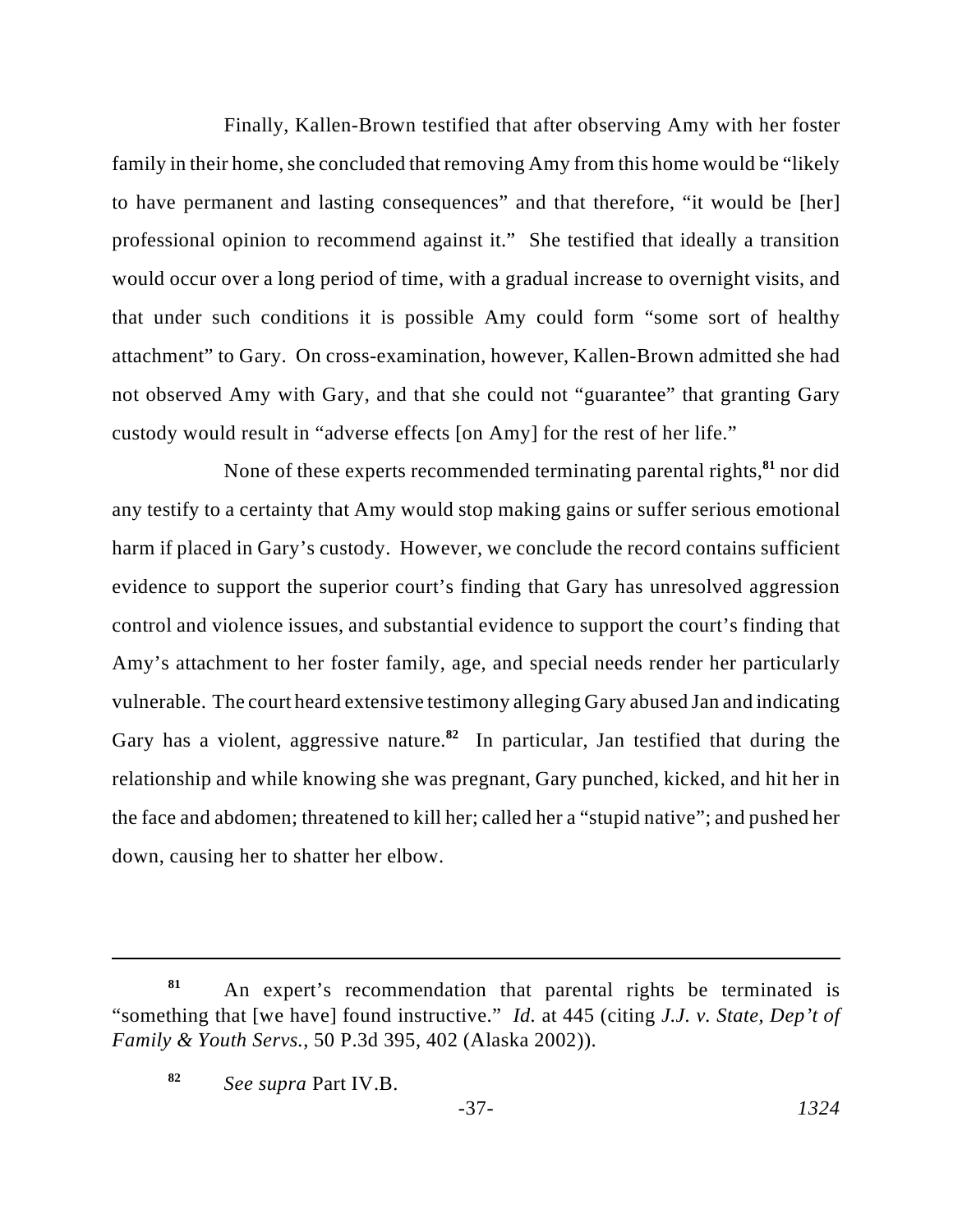Gary argues that Jan's credibility is questionable and points out that the superior court as much as stated this. Though the court acknowledged that Jan "is no one" to base a decision on solely," it also stated that she "has some credibility when supported by outside facts and observations." Such outside facts and observations included Meg's testimony that Jan had told her Gary abused Jan and this caused Meg to fear that Gary might do the same to her.<sup>83</sup> Additionally, the court heard  $\text{Hay}$ — having been qualified as an expert on abuse in relationships — testify, in response to Gary's statement that Meg's violence toward him was justified, that a "belief that there is . . . some sort of justification for violence against somebody else, particularly in a relationship," would "cause [her] great concern." This testimony forms sufficient evidence to support the superior court's finding that Jan's testimony was credible when taken in light of all the testimony, and that Gary has aggression control issues that would need resolution before Amy could safely be placed with him.

Further, the expert testimony discussed above and the assessments in the record by Kallen-Brown and Bost provide substantial evidence to support the court's finding that "[Amy] would be harmed emotionally and developmentally in the near future and throughout her life if her present secure and bonded relationships were disrupted."

Given the weight of the expert testimony, Amy's age, special needs, and attachment to her foster family, and Gary's absence from her life and his unresolved aggression control problems, the superior court did not clearly err in finding that OCS had proven beyond a reasonable doubt that granting Gary custody would likely result in serious damage to Amy.

*See supra* Part IV.B. The court also found Jan's testimony was confirmed **<sup>83</sup>** by that of others, including Amy's foster mother and Bost, as well as by Gary's behavior in the courtroom.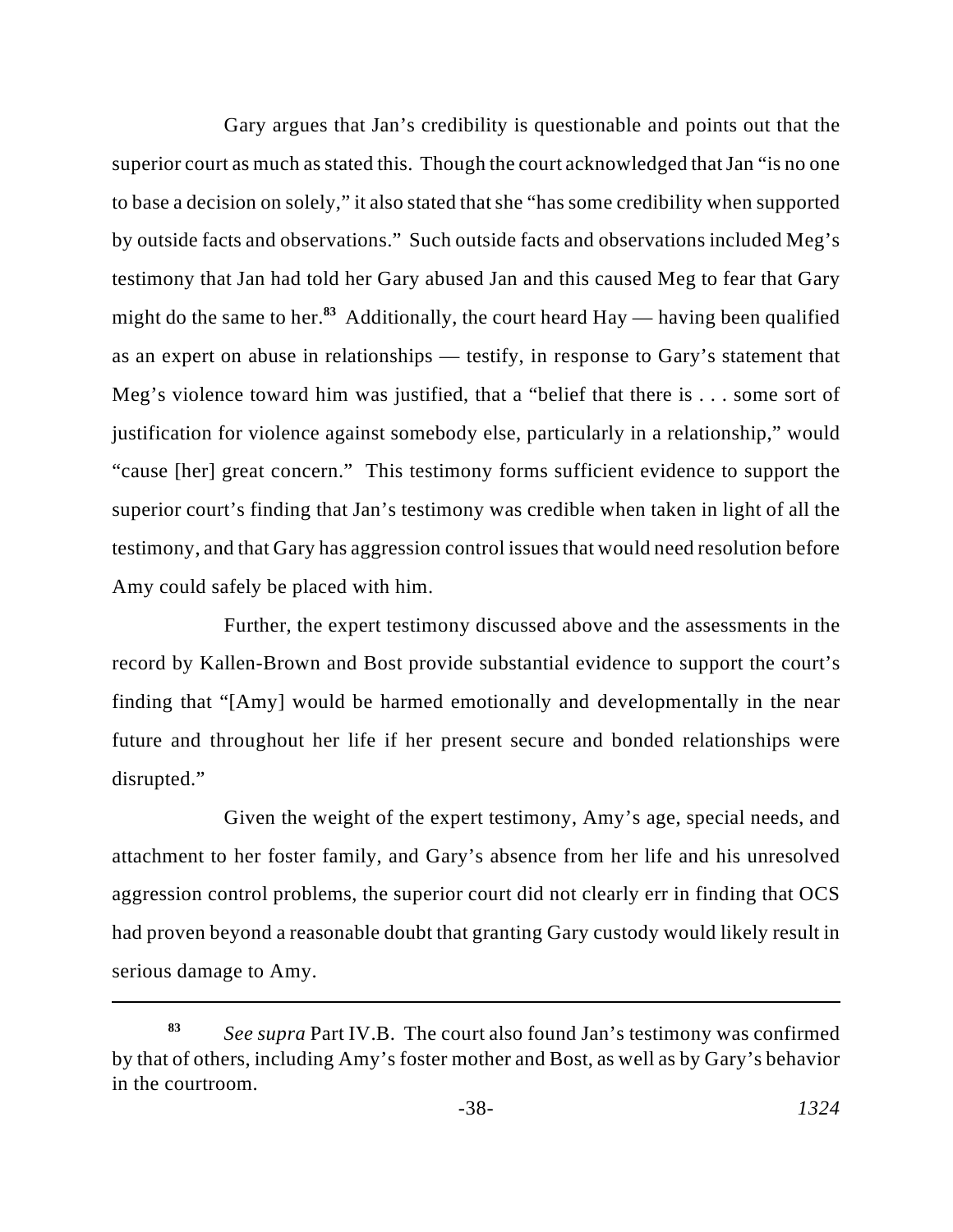## **E. The Superior Court Did Not Err in Finding that Terminating Gary's Parental Rights Is in Amy's Best Interests.**

Finally, Gary argues there wasinsufficient evidence to support the superior court's finding that terminating his parental rights is in Amy's best interests. The State replies that the evidence the court heard about the nurturing home in which Amy has lived since birth, Amy's special needs, her foster parents' dedication to helping her make gains, and her close bond to her foster parents and foster brother was sufficient to support its conclusion.

Before a court may terminate parental rights, it must find by a preponderance of the evidence that termination is in the child's best interests.<sup>84</sup> We have stated that terminating parental rights is in the child's best interests where, among other things, there is evidence in the record showing the child needs stability and cannot afford to wait for the parent to be ready to serve as the parent.<sup>85</sup> A parent's determination to change and become fit to parent is a relevant factor to consider.<sup>86</sup> However, "[i]n a termination trial, the best interests of the child, not those of the parents, are paramount."**<sup>87</sup>**

CINA Rule 18(c)(3); *see also* AS 47.10.088(c). **84**

*Carl N. v. State, Dep't of Health & Soc. Servs., Div. of Family & Youth* **<sup>85</sup>** *Servs.*, 102 P.3d 932, 937 (Alaska 2004) (citing *J.H. v. State, Dep't of Health & Soc. Servs.*, 30 P.3d 79, 87 (Alaska 2001)).

*See Karrie B. ex rel. Reep v. Catherine J.*, 181 P.3d 177, 186 (Alaska 2008) **<sup>86</sup>** (stating the mother's "ability to stay sober and her determination to remain sober were relevant factors to consider as part of the children's best interests under AS 47.10.088(c)").

*M.W. v. State, Dep't of Health & Soc. Servs.*, 20 P.3d 1141, 1147 (Alaska **<sup>87</sup>** 2001) (citing *A.B. v. State, Dep't of Health & Soc. Servs.*, 7 P.3d 946, 954 (Alaska 2000)) (internal quotation marks omitted).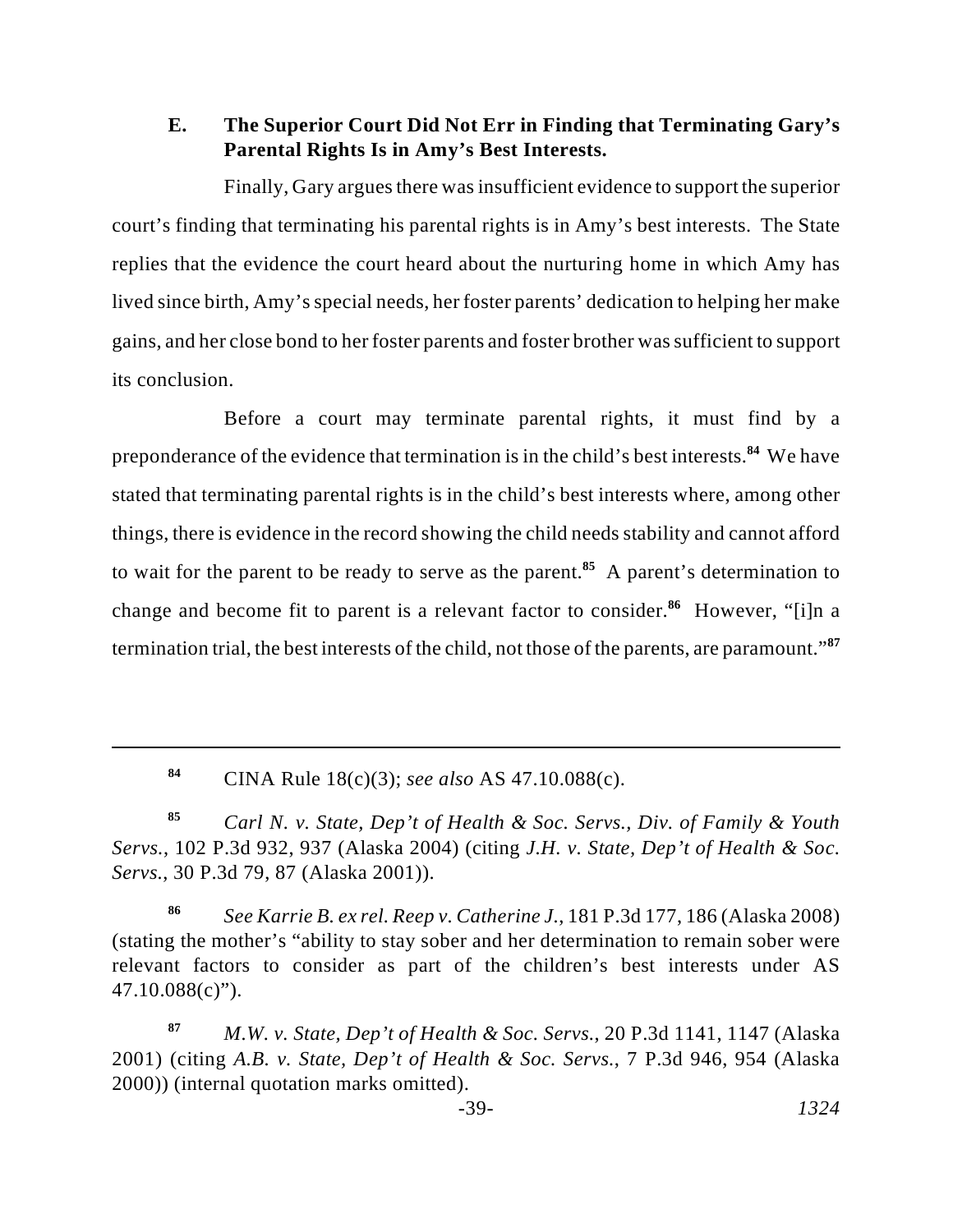The record contains evidence indicating that Amy has enjoyed her visits with Gary, that Gary has expressed desire to change and become fit to parent, and that Gary has exhibited some positive parenting skills. However, the record is replete with evidence of Amy's special needs, her close bonds with her foster family, and the likelihood that removing her from them will cause her to undergo emotional and developmental harm. For instance, as previously discussed, Kallen-Brown described Amy as being "securely attached to [her foster parents]," as "demonstrat[ing] a significant secondary attachment to her adult foster sibling," and as "show[ing] sibling attachments to her foster brother." She also described at length the success with which Amy's foster parents have implemented various techniques to help Amy improve her gross, fine, and oral motor skills. Based on her observations, she "strongly recommend[ed] that [Amy] be kept in her current placement to prevent irreparable harm," and that Gary work on establishing "a role as a secondary attachment figure" through "frequent daytime visits of several hours." Also, Herning testified that Amy has "been consistently making gains" and that this requires diligent effort on the part of her care-givers, her foster parents.

Bost concluded in her family assessment of Gary and Meg that "[w]ith [Amy] developmentally behind in most areas, disrupted attachment has the possibility of putting [Amy] more developmentally behind." As previously mentioned, she noted that Gary was easily frustrated by Amy's limitations, and that "[Amy] has also shown some resistence to [Gary and Meg] if she does not see them but once in a week's time. Twice after going a whole week without interactions [Amy] has hit [Gary] for no apparent reason." She rated Gary and Meg's "Readiness for Reunification" with Amy as a "Moderate Problem due to the possibility of disrupted attachment and [Amy's] wellbeing." She emphasized that Amy has been in the same placement since infancy and has